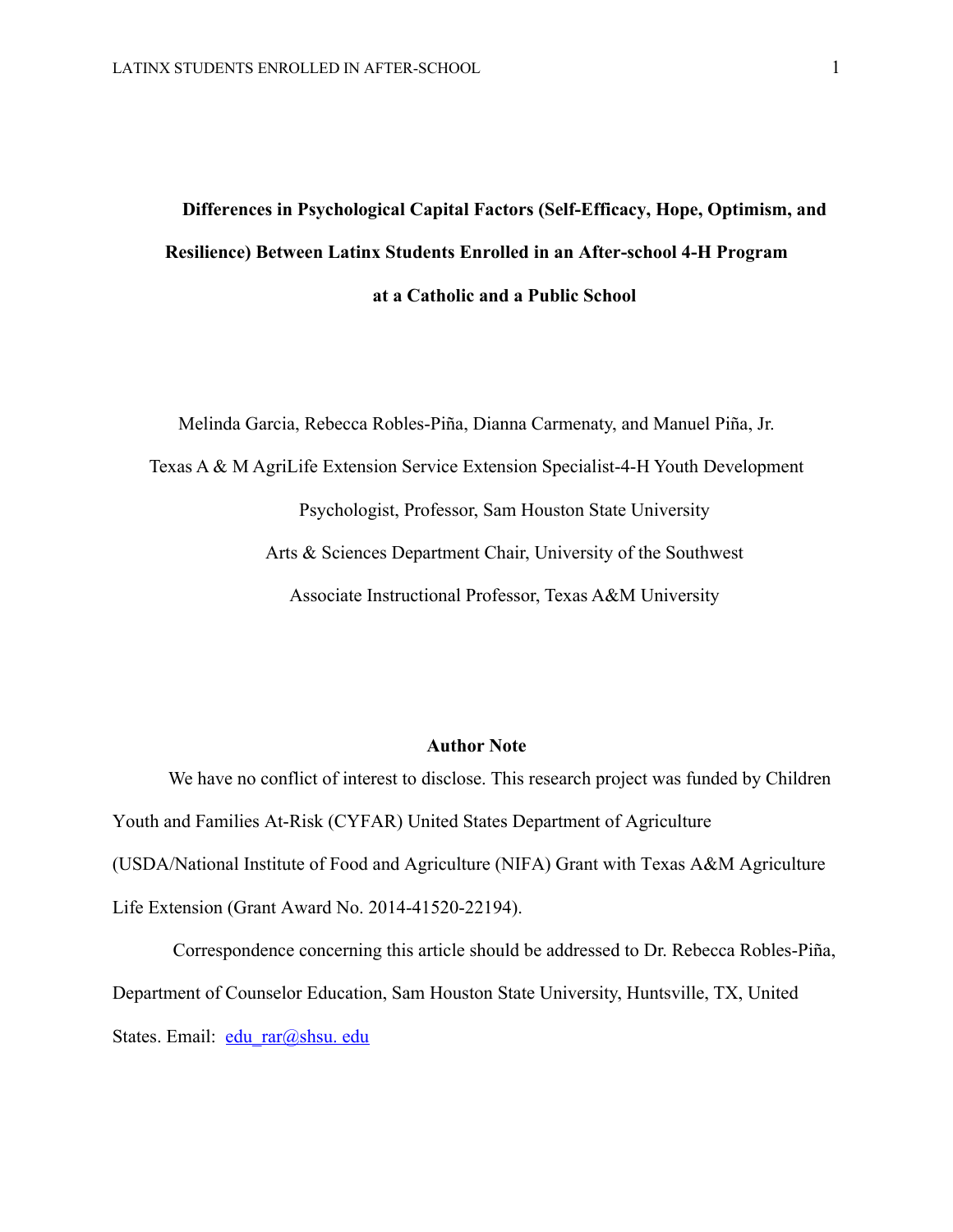#### **Abstract**

A demand for an educated Latinx student population requires investigating academic and psychosocial factors for this growing population in the United States. Toward this end, the purpose of this study was to measure the differences in psychological capital factors between Latinx students enrolled in a 4-H after-school program at a Catholic elementary and middle school and a public middle and high school. Response to statements reflective of self-efficacy, hope, optimism, and resilience were collected from 55 adolescent youth. The Psychological Capital for Youth [PsyCap-Youth] was used to compare responses from Latinx adolescent youth from the two schools (Garcia et al., 2018). Findings indicated that students enrolled in a Catholic school had statistically significant higher scores on hope, resilience, and optimism, but not on self-efficacy, than students enrolled in a public school. These findings have implications for the foundational use of psychological capital factors in curricula for 4-H after-school programs across the nation and the world with focus on Latinx youth.

*Keywords*: Latinx, psychological capital, 4-H, after-school programs, public and private schools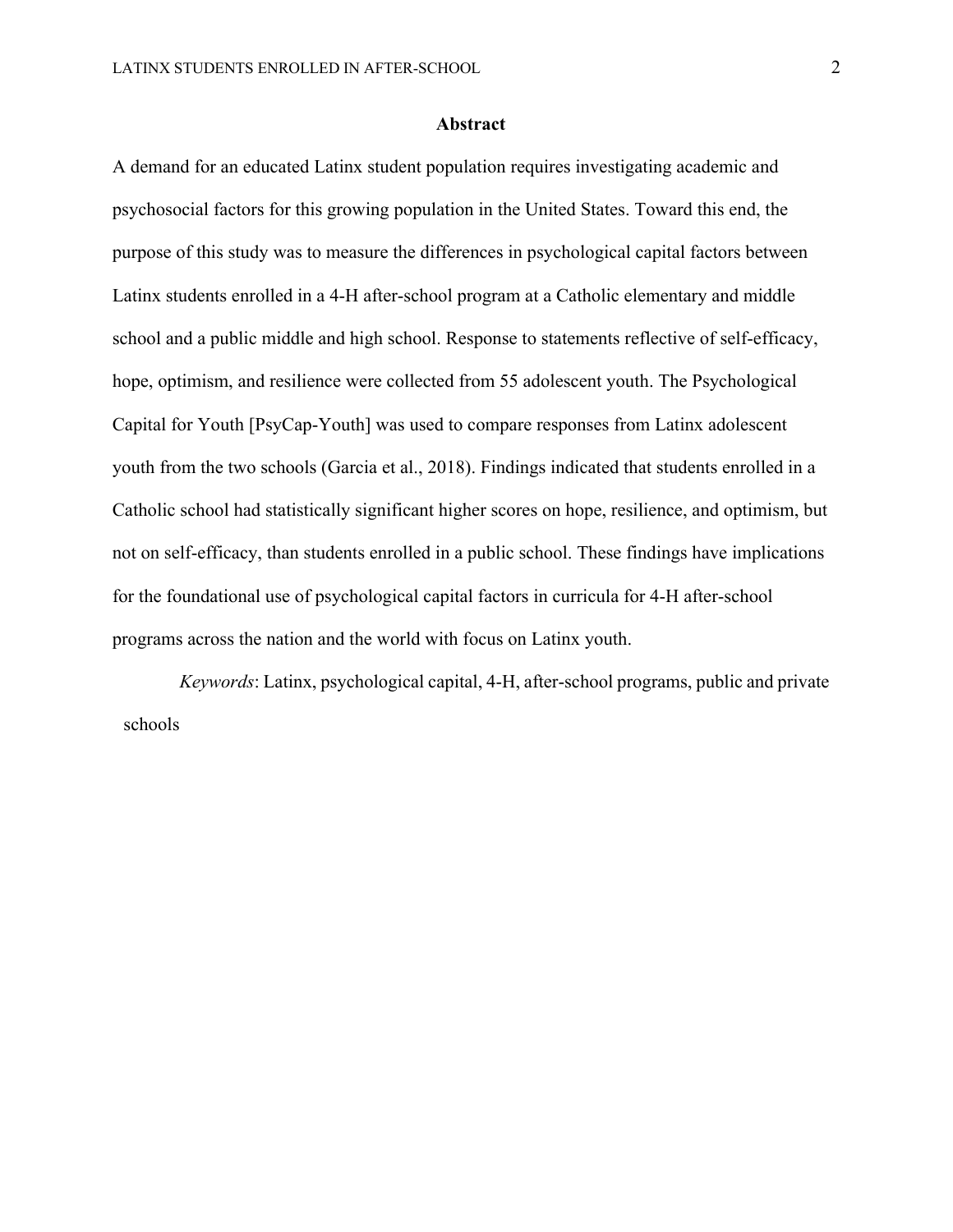## **Differences in Psychological Capital Factors (Self-Efficacy, Hope, Optimism, and Resilience) Between Latinx Students Enrolled in After-school 4-H Programs at a Catholic and a Public School**

Literature and research leading to the effectiveness of student participation within afterschool programs has been mixed (Hurd & Deutsch, 2017). This was particularly true for student programs that emphasized social learning and psychological awareness, often relying on social emotional learning theory (Bandura, 1997) and other developmental states related to psychological capital factors (Luthans et al., 2007). Further, it has not been made clear if students from minority ethnic groups, especially Latinx, have benefited equally from such after-school programs (Fredricks & Simpkins, 2012). Absent from the psychological capital literature are measures evaluating factors for Latinx students who have participated in afterschool programs. Thus, in order to begin to measure the effectiveness of after-school programs including Latinx students, tests and instruments will need to be developed to evaluate important psychological and academic outcomes (Mahoney et al., 2010; Riggs & Greenberg, 2004).

While there are many measuring instruments available, the Youth Program Quality Assessment has frequently been used to evaluate after-school programs (Smith & Hohmann, 2005). Another instrument that has been used to evaluate social emotional indicators is the Psychological Capital ([PsyCap]; Luthans et al., 2007). An important difference between the two instruments is that the former has been used for evaluating all ethnic groups, albeit, not specific to one program or ethnic group and the latter has a centralized focus on evaluating the self-efficacy, hope, optimism, and resilience construct levels present in adults in organizations.

The significance of this study is two-fold. On one hand, it will add to the literature on the effectiveness of after-school programs since research indicates that participation in afterschool programs improves academic performance (Durlak et al., 2010) and there is uncertainty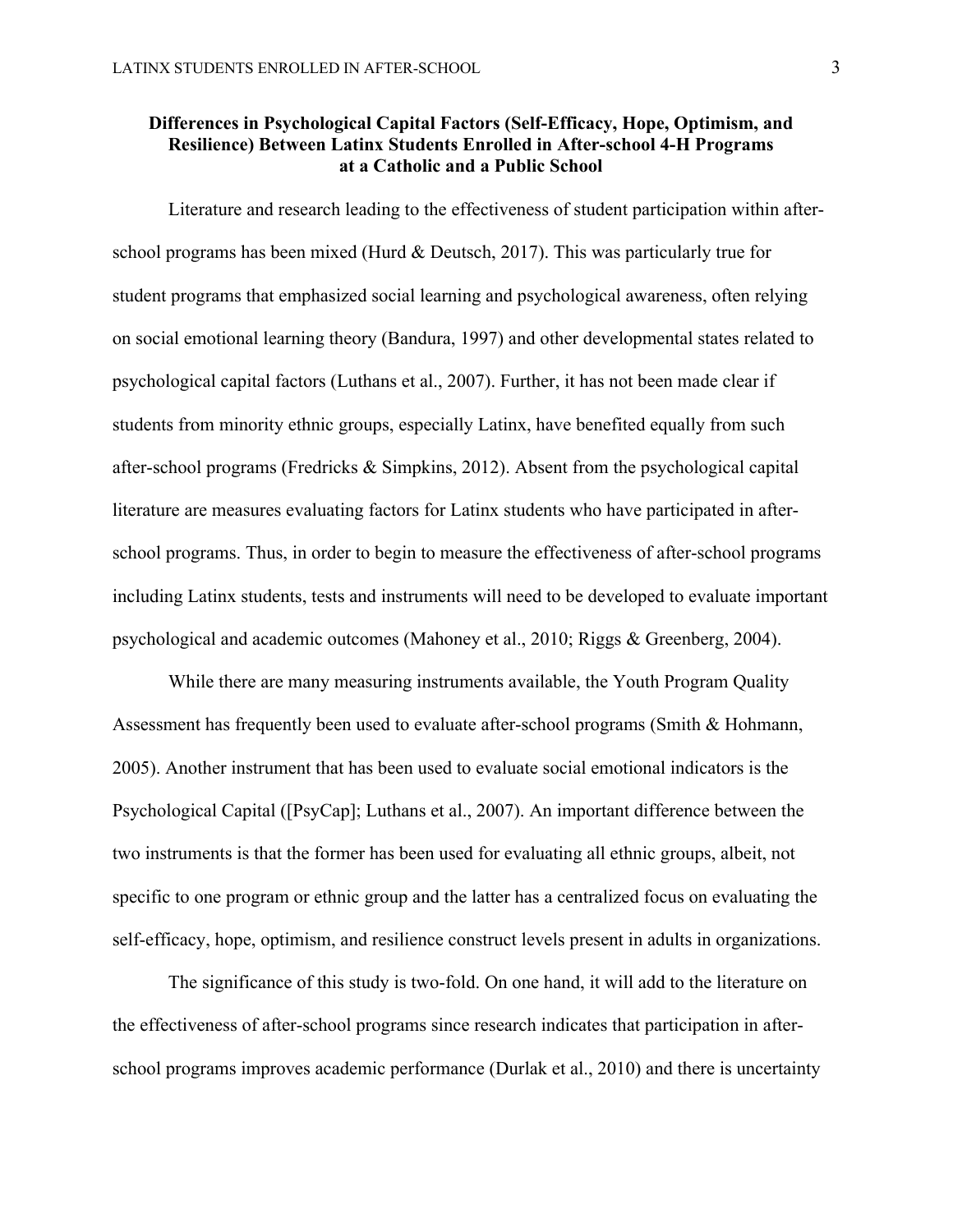about their effectiveness with underrepresented groups. Further, the development of the Psychological Capital-Youth ([PsyCap-Youth]; Garcia et al., 2018) can be used to measure psychological capital factors of self-efficacy, hope, optimism, and resilience in Latinx students.

#### **Literature Review**

While there are some studies on youth and the positive effects of after-school programs (Durlak et al., 2010), few studies have examined the impact of 4-H after-school programming for underrepresented youth in urban areas. Addressing the gap in the literature by measuring the impact of the psychological capital factors in Latinx youth who participated in a culturallyrelevant 4-H after-school program is key in formulating the framework to better meet the needs of this underserved population. The literature reviewed was organized along the following themes: (a) Latinx population, (b) after-school programs, (c) 4-H Youth development program background, and (d) psychological capital factors (self-efficacy, hope, optimism, and resilience).

## **Latinx Population**

The Pew Research Center (2019) indicates that Hispanics are the fastest growing population, making up 18% of the U. S. population and the largest segment (52%) of the student population in Texas (Texas Education Agency, 2018-2019). Providing culturallyrelevant beliefs, values, and traditions, programs have been key to successfully engaging Latinx youth and respective parents (Koss-Chiono & Vargas, 1999). Specifically, Garcia et al. (2017) found that culturally-relevant programs that contribute to the Latinx' sense of belonging, may also contribute to effective after-school programming outcomes. Additionally, Hobbs (2004) claims experience and research among Latino communities that use family-oriented educational delivery modes instead of child-only modes are more culturally appropriate. Family-oriented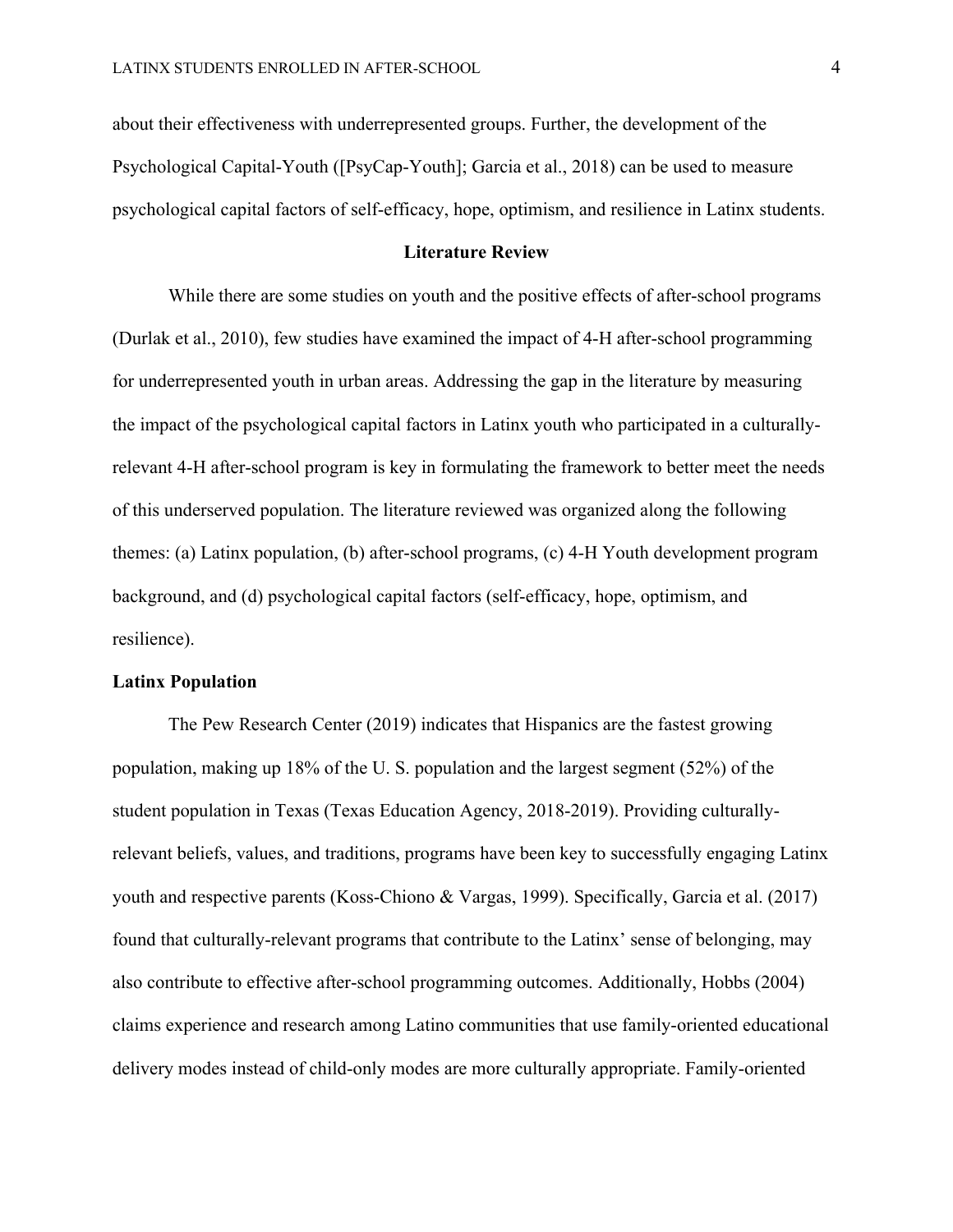approaches encourage Latino families to work towards making academic success a reality (Behnke & Kelly, 2011). Hobbs (2004) also posits that the level of effectiveness is contingent on understanding the manner in which Latinx relate to non-traditional designs, thus, adapting educational programs to the communities' cultural characteristics is important. Other researchers indicate that developing effective after-school programs targeting youth of color residing in poverty areas may provide alternate channels for at-risk students facing serious challenges in their development of academic and social domains (Kerrigan, 2007; Myers, 2002; Wilson, 2010). Noteworthy, when considering parental inclusion, it is important that parenting styles are included to enhance and shape children's positive psychological development (Karmakar, 2016).

## **After-school Programs**

According to Durlak and Weissberg (2007), how students spend their time outside of school hours has implications for their development. Research has also found that some afterschool programs may provide students with what may be lacking in both at school and home (Fredricks & Simpkins, 2012). Ganong (1993) acknowledged this need by agreeing that changes in current 4-H programming should consider deviating from traditional programming designed to reach rural youth to programs that target urban youth and particularly at-risk youth and their respective families.

After-school programming, including 4-H programs, also embrace an atmosphere conducive for parental involvement. Oftentimes, parents who choose to support and participate in after-school youth programs, willingly modify their lifestyles for the benefit of their children's path to success. Greenleaf (1977) and Wisner (2011) stated that a shared vision allows each person to dig deeper within themselves so that everyone is part of that shared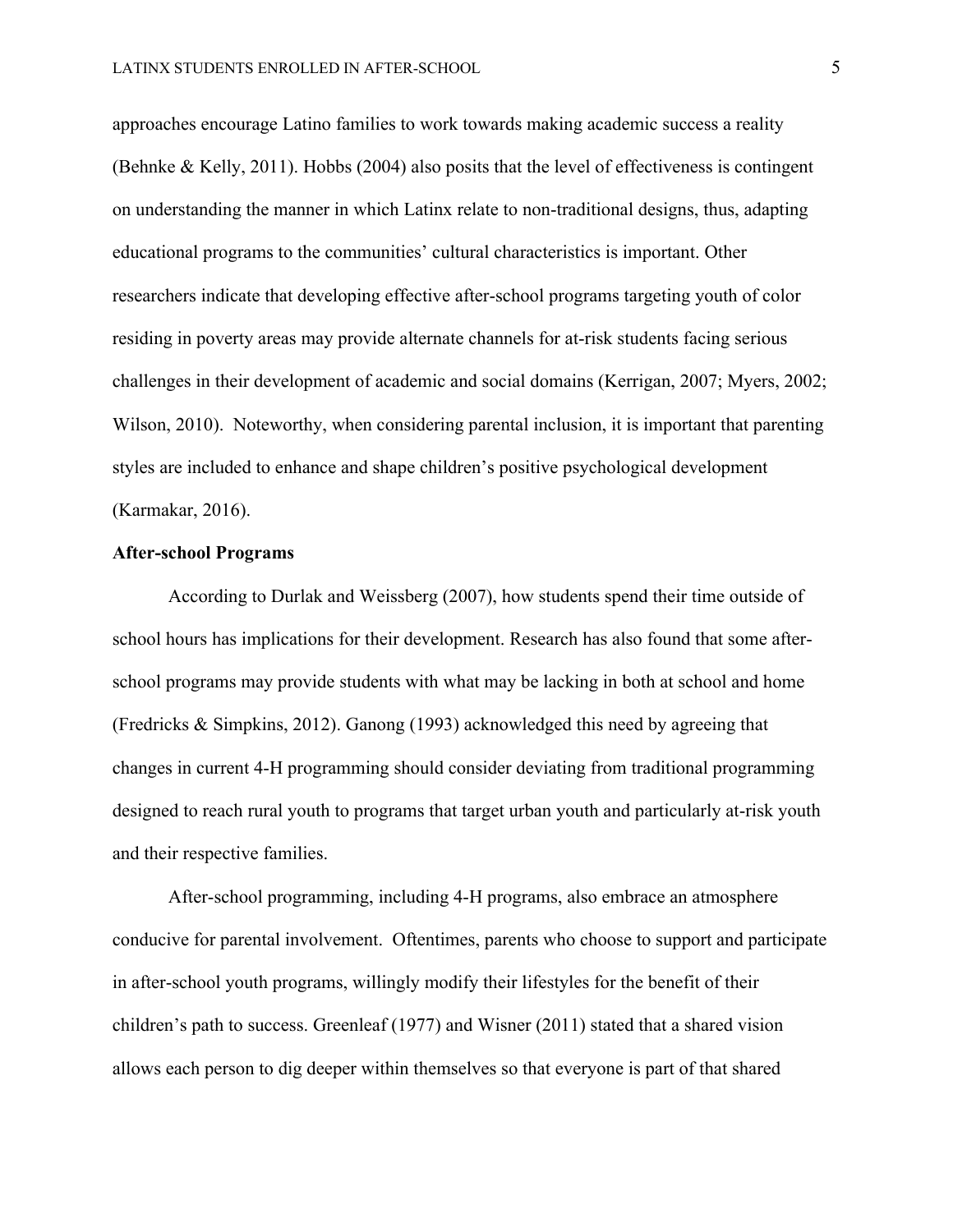vision. Ideally, transformation occurs when individuals are aware of the environment which shape their values (George, 2003). In sum, as Durlak and Weissberg's study (2007) have noted, youth who are engaged in structured pursuits which provide opportunities for positive interactions with adults are more likely to develop personal skills and talents.

## **4-H Youth Development Program Background**

For over one hundred ten years, 4-H Youth Development Program has been impacting youth across the nation and the world with positive youth development (Locklear, 2013). In 2018, Texas led the nation in the number of students enrolled, with nearly 500,000 youth ages 12 to 18 (Texas 4-H Youth Development Foundation, 2018). The majority of 4-H programming occurs in after-school programs through the enrollment of youth from suburbs and cities with a population over 50,000 (Texas 4-H Youth Development Foundation, 2018); with only a few Latinx youth from urban areas. A longitudinal study measuring positive youth development resulting from 4-H programming found that youth need to be able to choose participation within their specific interests for effective growth to occur (Theokas et al., 2006). While 4-H has been successful in youth outreach and engagement in Texas, recruiting minority youth in urban areas within the state has proven to remain challenging. From 2015-2019, the United States Department of Agriculture (USDA) and National Institute of Food and Agriculture (NIFA) granted an initiative to the Children Youth and Families At-Risk (CYFAR) enabling participation from a Catholic school and a public middle and high school in Texas. CYFAR provided opportunities for predominantly Latinx students to engage in a culturally-sensitive program which emphasized hands-on, high-impact, experiential learning, and leadership development activities promoting social and civic engagement growth.

#### **Psychological Capital**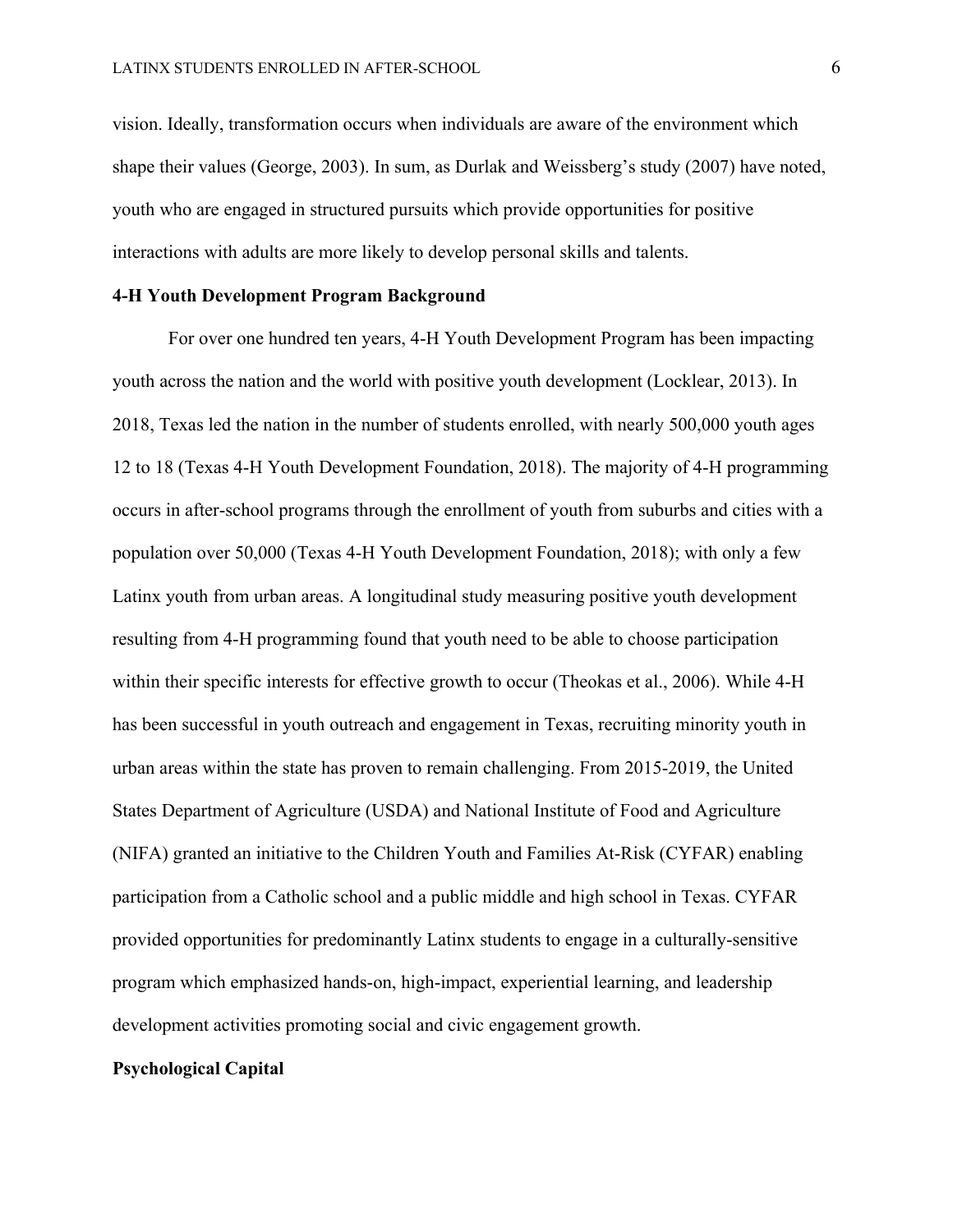Psychological capital has been defined in a variety of ways. Initially, psychological capital was defined as a construct derived from Bandura's (1986) social cognitive theory, and later Peterson and Seligman (2004) added that psychological capital is rooted in positive psychology. Other researchers have indicated that psychological capital is a positive psychological state of development including optimism, self-efficacy, hope, and resiliency for the purpose of actualizing human potential (Luthans & Youseff, 2004). While still other researchers have proclaimed that psychological capital is not only concerned with "who you are," but also in the development sense of "who you are becoming" (Nohria & Kahurana, 2010). Important to understand is that raising psychological capital, increasing one's levels of self-efficacy, hope, optimism, and resilience, has been found to increase the potential for leadership effectiveness across adult populations (Avolio & Luthans, 2008). To understand how psychological capital manifests itself in Latinx student populations who engaged in an after-school 4-H program became the focus of this study.

## *Self-efficacy in Students*

According to Bandura (1986), self-efficacy refers to an individual's belief in his or her capacity to execute behaviors necessary to produce specific performance attainments. Other researchers have associated self-efficacy as a tool for limiting symptoms of depression, resulting in better school functioning (Kalapurakkel et al., 2015). In McCoy and Bowen's (2015) study, factors such as supportive parental support and neighborhood safety help youth maintain hope for the future bolstering self-efficacy performance in school. In Wisner's (2011) study of psychological strengths as predictors of effective student leadership, it was found that there was a relationship between effective leadership and self-efficacy. Additionally, in their study, Kouzes & Posner (2002) proclaimed that student leaders that had high self-efficacy used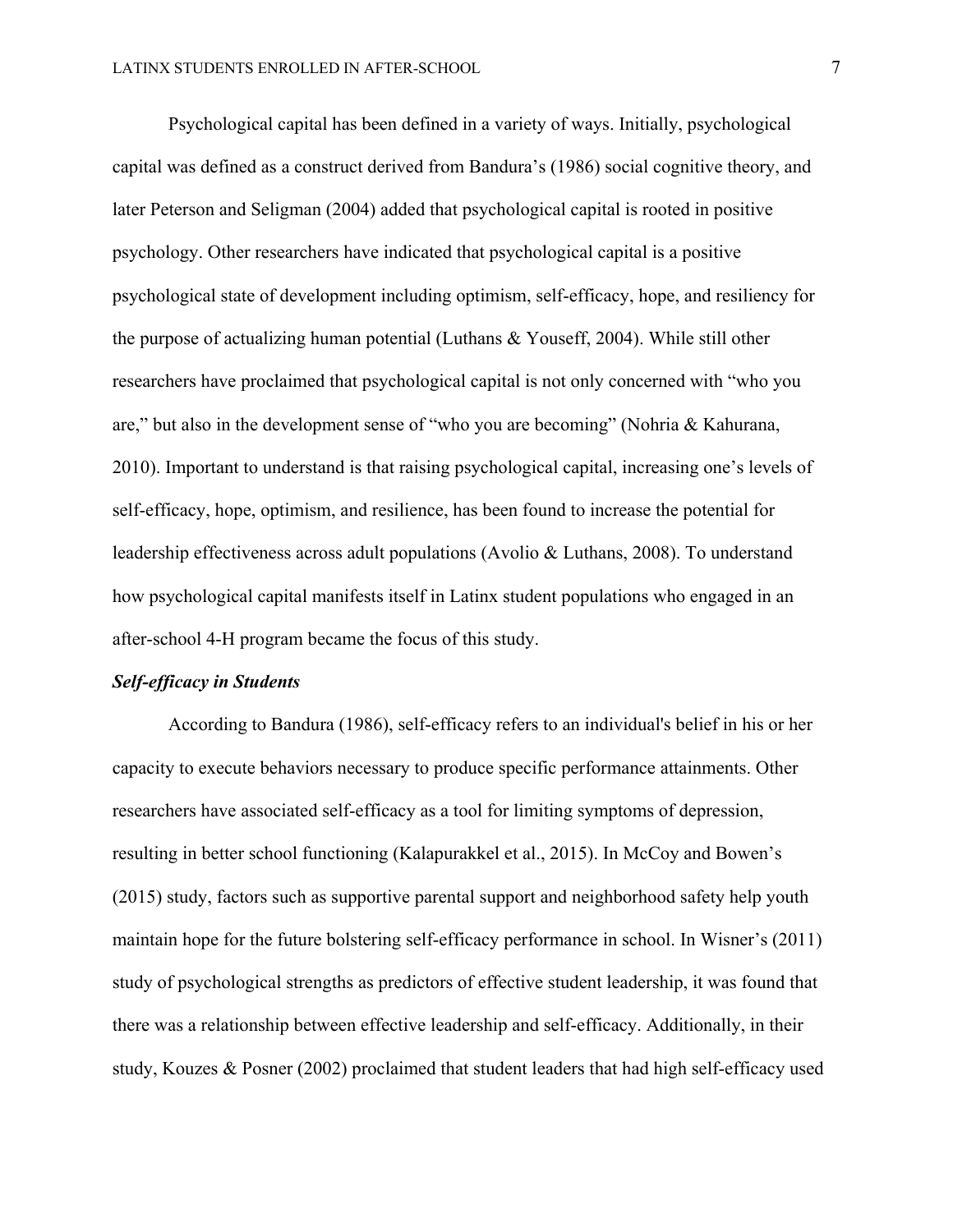encouragement to help develop the self-efficacy in others while also inspiring them to make self-improvements. In sum, based on these findings, it became important to explore how selfefficacy worked in this Latinx population.

## *Hope in Students*

Hope has been used to explain the motivation to succeed in attaining certain tasks. According to Synder (2002), hope may also be related to academic success since it allows students to identify the means to motivate and achieve their goals. Moreover, high hope has also been associated with better outcomes in physical health, academics, psychological adjustment, and athletics (Curry et al., 1997; Snyder, 2002). In their study, Hasnain et al. (2014) found that hope was a predictor of grades and positive affect. Other research conducted with undergraduates, sought relationships between eustress, self-efficacy, hope, and life satisfaction and determined that hope was the best predictor of life satisfaction (O'Sullivan, 2011). Among university students, hope also has served to positively predict academic achievement among university students (Ciarocchi et al., 2007). The investigation of hope in Latinx student populations became part of our goal in this study.

## *Optimism in Students*

Optimism is most often understood as a disposition or tendency to perceive the favorable side of situations with an expectation of a favorable outcome. Studies have shown that students with increased levels of optimism are likely to outperform those who are pessimistic in the classroom (Ruthig et al., 2004; Solberg et al., 2009; Stoecker, 1999; Valentine et al., 2004). Further, Conchas and Clark's (2002) study found that intimate schoolwithin-schools' settings are likely to encourage academic performance while increasing student optimism. Additionally, it has been found that at-risk students involved in after-school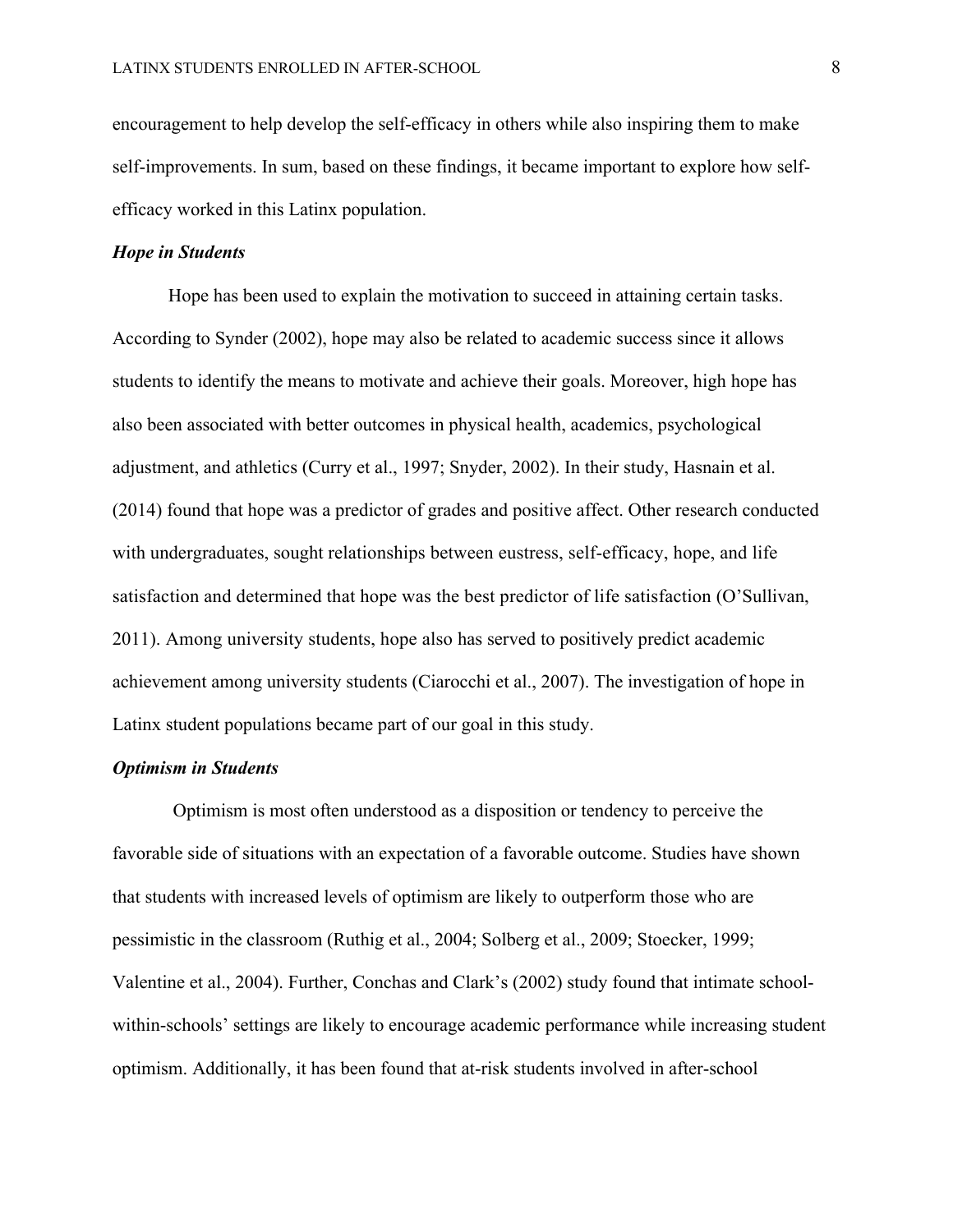programs have indicated that increased levels of optimism, commitment to academics, and more optimism about the future were positive outcomes. To find out how Latinx adolescent populations regard optimism in their lives, this variable was included in our study.

## *Resilience in Students*

Resilience has been explained as an internal means for gaining the capacity to cope with adversity in a manner that will enable restoration while earning the determination to overcome obstacles with limited resources (Masten, 2001). Luthans et al. (2013) suggest that resilient individuals are likely to recover from mistakes and accept challenges instead of allowing themselves to become too emotionally burdened. According to Kalapurakkel et al. (2014) identifying resilient children is easy, but determining the factors that made them resilient is rather difficult. Martin and Marsh (2006) added that in educational settings, students' academic resilience levels predicted psychological and educational outcomes such as class participation, general self-esteem, and school enjoyment.

In a longitudinal study of late adolescent delinquent girls, Stevens et al. (2011) found that girls who were higher in delinquency while in early adolescence were resilient if they had high levels of parental monitoring and did not have family members that were incarcerated. In a most recent study of undocumented Latinx students in college, educators learned from resilient successful undocumented students about effective practices on how to better serve those students who are not as successful in school (Borjian, 2018). According to Masten (2001), resilience is shaped by a combination of asset factors, influence processes, and risk factors. In sum, since self-efficacy, hope, optimism, and resilience were identified as important psychological variables in other student populations, this led to the investigation of these in Latinx students enrolled in a 4-H program.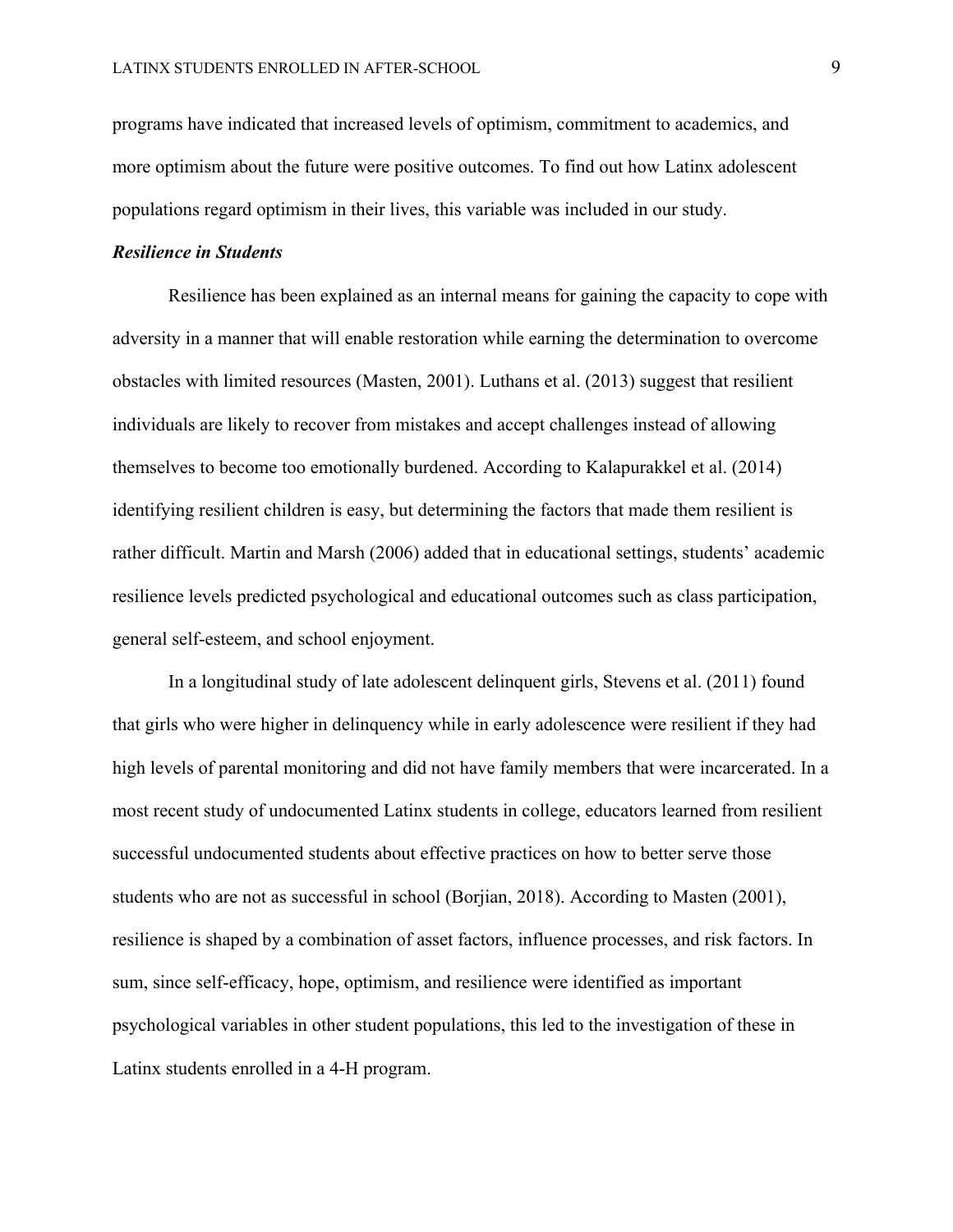#### **Method**

## **Sample**

The 55 participants for the study were students from a Catholic school  $(n = 35)$  and a public middle and high school ( $n = 20$ ) in an urban area in Texas. The Catholic school served kindergarten through eighth grade students and the public school served middle and high school students. There were 14 respondents from elementary (4-6), 15 from middle school (6- 8), and 22 from high school (8-11), with 4 not providing this information. Respondents were 24 males and 28 females; 3 did not specify gender. All students were enrolled in 4-H clubs at their respective schools.

## **Instrument**

The Psychological Capital for Youth is a 24-item questionnaire that was adapted and modified from the Psychological Capital Questionnaire (Garcia et al., 2018; Luthans et al., 2007). Permission was requested and granted from the authors to modify the existing instrument to gather data on students enrolled in 4-H after-school programs.

The PsyCap has been used mostly with adults and includes 24 items related to four psychological capital factors: self-efficacy, hope, optimism, and resilience (Luthans et al., 2007). The PsyCap-Youth was adapted to reflect the same factors as the PsyCap and was used to assess the youth enrolled in 4-H after-school programs (Garcia et al., 2018; Luthans et al., 2007). A statistical factor analysis was conducted to determine reliability and validity and a Cronbach's *α* of .89 indicated high reliability. Content validity was based on using statements from an existing questionnaire based on psychological capital. A factor analysis on the PsyCap-Youth yielded the same four factors as the PsyCap. However, the questions that loaded for the factors under the PsyCap varied from the factors that loaded under the PsyCap-Youth. For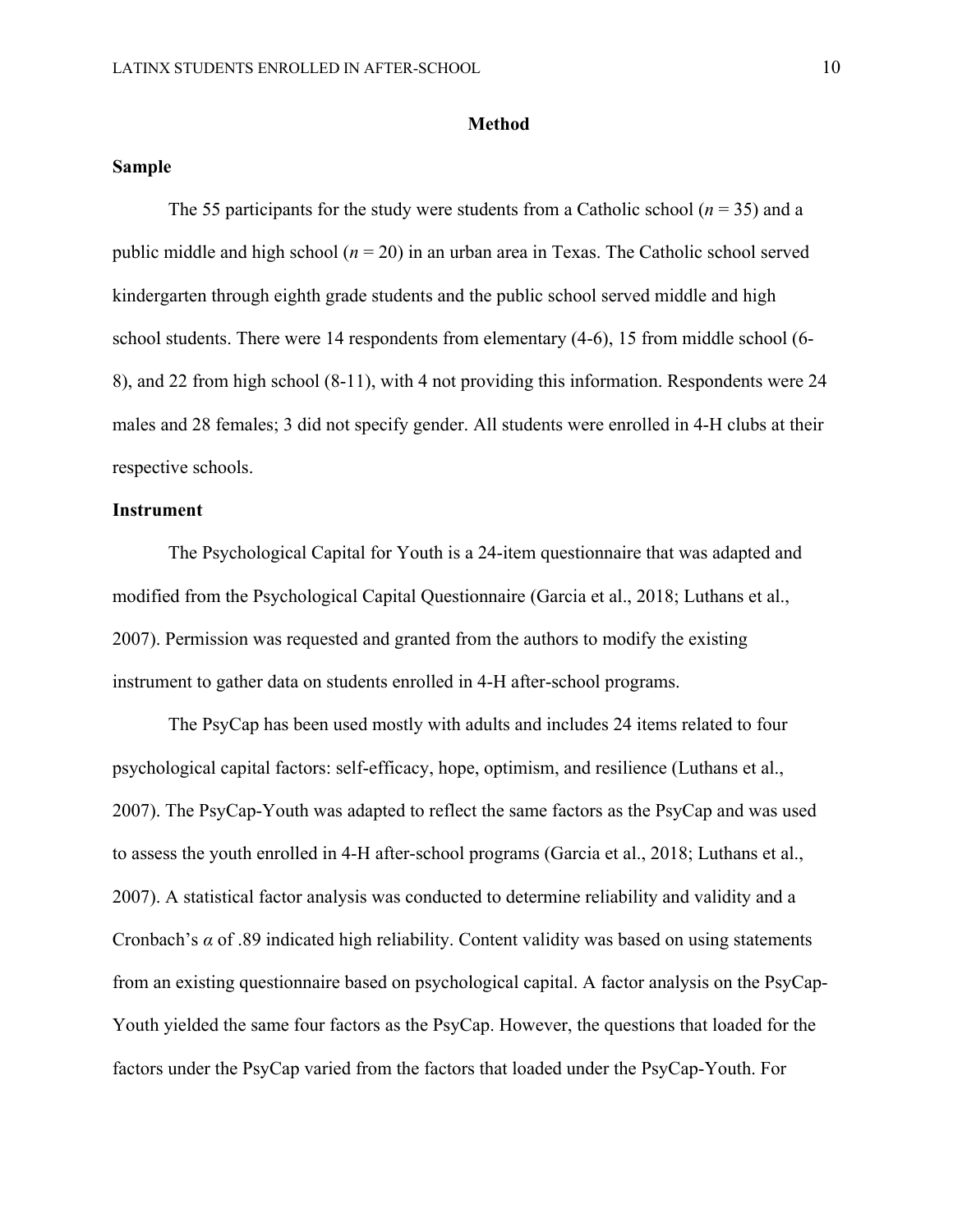example, on the PsyCap, questions 7-12 loaded on Hope, whereas, on the PsyCap-Youth, questions 5 and 11 loaded on the Hope factor. This indicates that elementary, middle and high school youth may perceive the four factors differently from the way adults perceive psychological capital.

Response options for each statement on the PsyCap-Youth were the same as for the Psy-Cap and used a Likert-type scale. The options were:  $1 =$  Strongly Disagree,  $2 =$  Disagree, 3  $=$  Somewhat Disagree,  $4 =$  Somewhat Agree,  $5 =$  Agree, and  $6 =$  Strongly Agree. Examples of questions for each of the factors follow. For Self-efficacy, "I feel confident in participating and contributing to 4-H after-school activities." For Hope, "There are many ways to reach my goals." For Optimism, "When I am planning for college, I feel confident analyzing a long-term problem to find a solution." For Resilience, "When I feel defeated, I find ways to bounce back."

## **Design**

The five-year, USDA-funded Children Youth and Families At-Risk (CYFAR) project was developed and implemented at a Catholic school and public school in urban, Texas, where it began in 2015 and ended in the summer of 2019. The objectives of the CYFAR project were to expose students to agriculture, natural resources, and related sciences; possible agricultural careers; colleges and universities; using high-impact, hands-on experiential learning opportunities in a culturally-relevant 4-H after-school program. Surveys were distributed during a family night to collect data on Latinx youth from a Catholic school and a public middle and high school to compare responses from the two schools. Permission was granted by parents and schools and assent was obtained from participating students.

## **Results**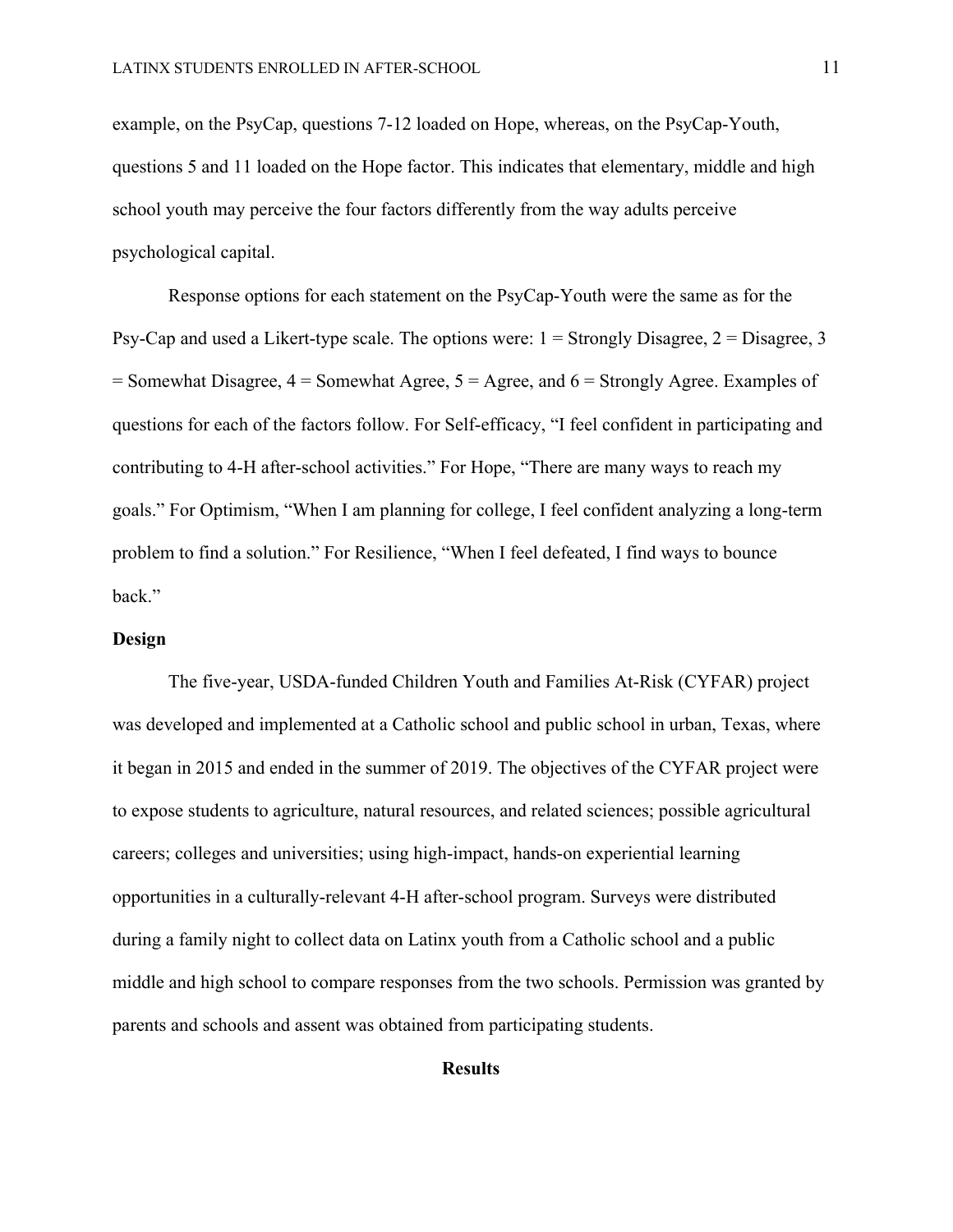An independent samples *t*-test was calculated comparing the mean scores of students enrolled in an after-school 4-H program in a Catholic school with those in a public school on four psychological capital factors, Self-efficacy, Hope, Optimism, and Resilience, of the PsyCap-Youth (see Table 1). Statistically significant differences were found between the two groups for Optimism ( $t$  (53) = 3. 00,  $p < .01$ ); Catholic ( $m = 4.82$ ,  $sd = .78$ ), Public ( $m = 4.09$ ,  $sd = 1.01$ ) with a medium effect size of  $r^2 = .38$ . Further, statistically significant differences were found between the two groups for Resilience,  $(t (53) = 2, 14, p < .03)$  Catholic ( $m = 4, 69$ ,  $sd = .61$ ), Public (*m* = 4. 34, *sd* = .43) with a medium effect size of  $r^2 = .28$ . Moreover, statistically significant differences were found between the two groups for Hope  $(t (53) = 2, 33,$  $p \le 0.02$ ; Catholic (*m* = 5.29, *sd* = .71), Public (*m* = 4.80, *sd* = .69) with a medium effect size of  $r^2$  = .31. There were, however, no statistically significant differences found between the two groups on Self-Efficacy (*t* (53) = 1. 52, *p* > .05); Catholic ( $m = 5$ . 25,  $sd = .78$ ), Public ( $m =$ 4.94,  $sd = .67$ ).

#### **Discussion**

Our findings indicated that there were three statistically significant differences with medium effect sizes between students enrolled in a Catholic school and those in a public school when participating in a 4-H program. Specifically, the differences were related to the psychological constructs of Hope, Resilience, and Optimism with those students enrolled in a Catholic school endorsing higher scores than students enrolled in a public school. However, there was not a statistically significant finding found between the two types of students on Self-Efficacy. The explanations for these findings follow.

Both of these types of students received the intervention of the culturally relevant 4-H after-school program; however, due to a lack of collection of pre- and post-tests, it was difficult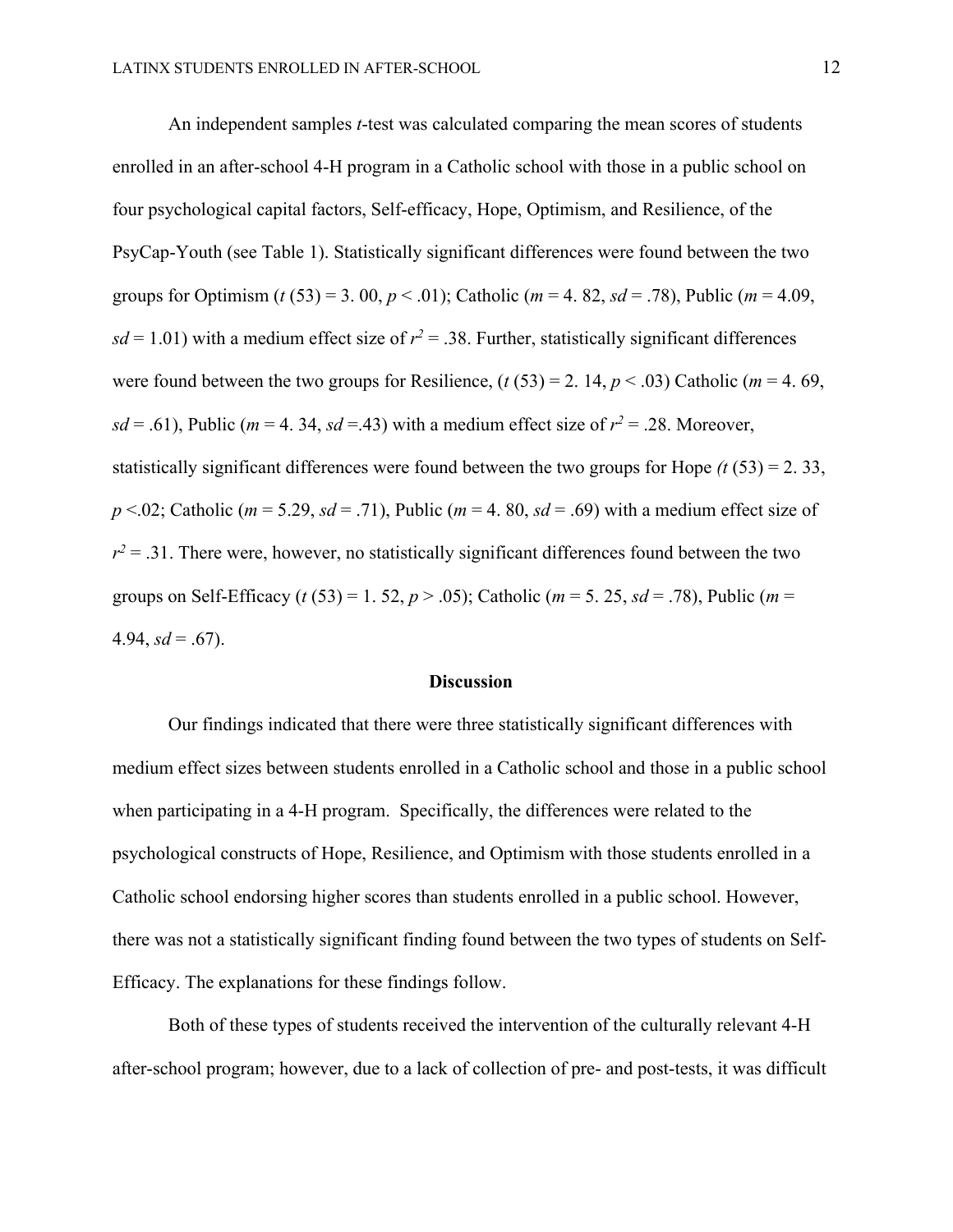to assess whether the four psychological constructs (Hope, Resilience, Optimism, and Self-Efficacy) improved as a result of participation in the program. Further, the physical location of whether students were in Catholic or Public Schools can be mediated or moderated by a variety of factors (i.e. curriculum, schedules, time of day the 4-H program was offered, parental involvement, gender, socioeconomic factors….) and those variables were not considered.

Overall, the literature seems to indicate that students who obtain an education from a Catholic high school tend to have a higher GPA, graduate at higher rates, and more likely to go into the sciences (Fleming et al., 2018). Additionally, according to the National Catholic Education Association (2018), Catholic schools outperform students in public schools in reading and mathematics. Findings between students in Catholic and public schools noting differences on psychological constructs, however, are limited in the literature.

In this particular study, Hope was observed to be higher in students attending Catholic schools than those who attended the public school. This finding is encouraging because the majority of the literature has indicated that Hope is needed to motivate students (Snyder, 2002) and to have better academic outcomes. Beyond that, Hope has also been known to contribute to other important outcomes such as physical health, psychological adjustment, and athletics (Curry et al., 1997; Snyder, 2002). Regarding higher Hope scores in Catholic students, research by Frey et al. (2004) who used the Children's Hope Scale to measure spiritual well-being between males and females found that females had higher scores and that Hope not only contributed to spiritual well-being, but was consistent with the goal of a Catholic education.

Resilience scores were higher and statistically significant for students at the Catholic high school than in students in the public school. The increase in resilience was important in light of the fact that resilient individuals are more likely to see mistakes as learning opportunities and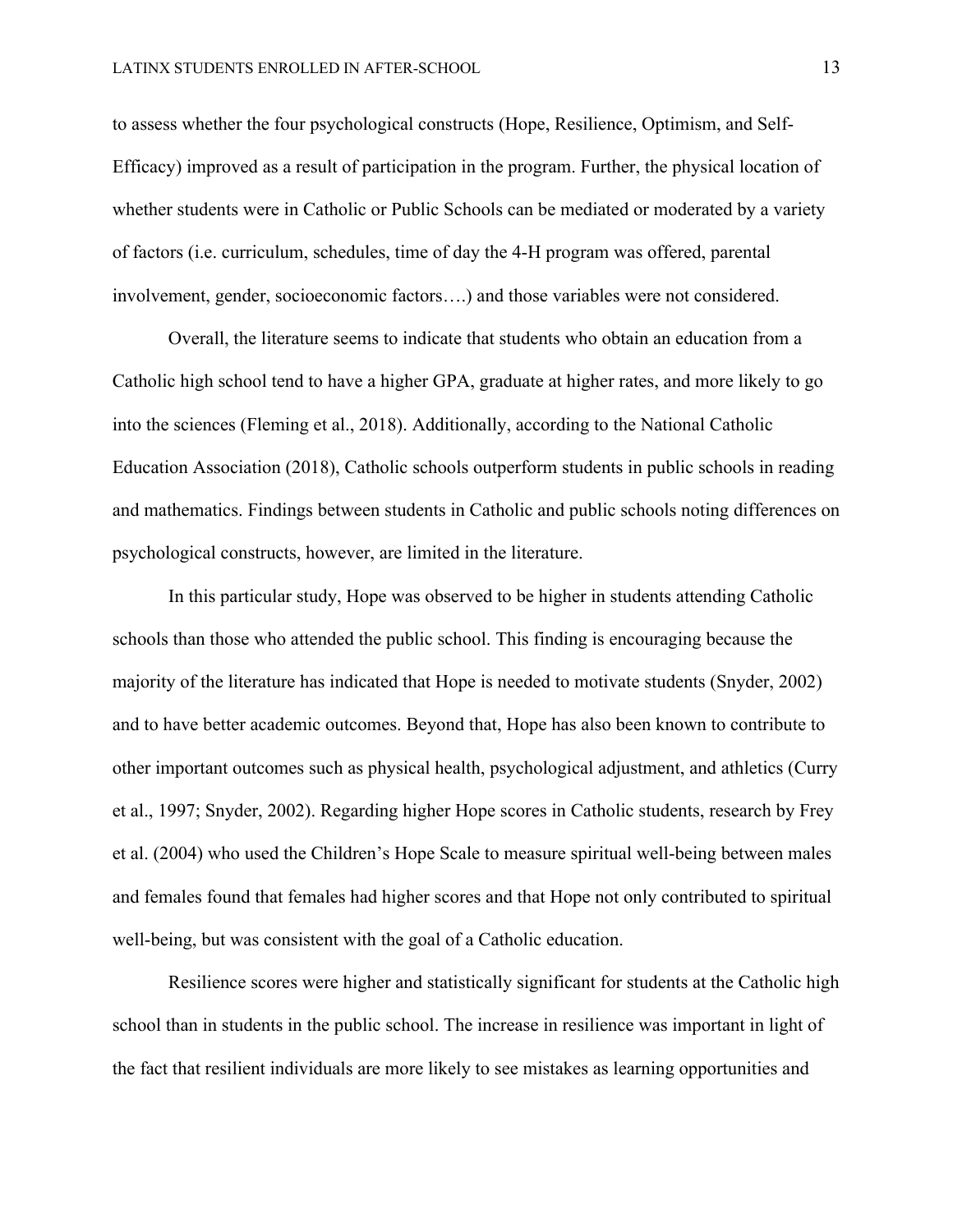accept challenges that help their emotional recovery (Luthans et al., 2013). Moreover, the literature further indicates that students with high resilience levels are more apt to have better psychological and educational outcomes. The outcome of this study partially concurred with other research which has indicated that African American and Mexican American males enrolled in Catholic middle schools and who participated in academic skill development demonstrated resilience which lasted well beyond their middle school years (Fenzel & Richardson, 2019).

Self-efficacy was not found to be statistically significant for either one of the Latinx groups. This psychological construct is important to study because students who have high selfefficacy demonstrate higher academic work, earn higher grades, set higher goals, and persist in reaching their academic goals (Kalapurakkel et al., 2015). Research on self-efficacy with Latinx students participating in an after-school program at a public school indicated that self-efficacy is mediated and moderated by many other variables that need to be considered however, there were some positive outcomes (Niehaus et al., 2012). For example, self-efficacy was a positive predictor of students' school attendance and performance on math achievement scores. In this specific study, there was no statistical significance, however, students from the Catholic school did have higher mean scores than students from the public school. Nevertheless, due to its strong relationship with academic outcomes and goal setting, it is important to question whether afterschool programs last long enough to develop Self-efficacy, a construct that may take longer to develop than the other constructs of Hope, Optimism, and Resilience. An alternative explanation is that the pathway to Self-efficacy is through Hope, Optimism, and Resilience. To investigate this issue, an analysis that could be used would be structural equation modeling.

#### **Limitations**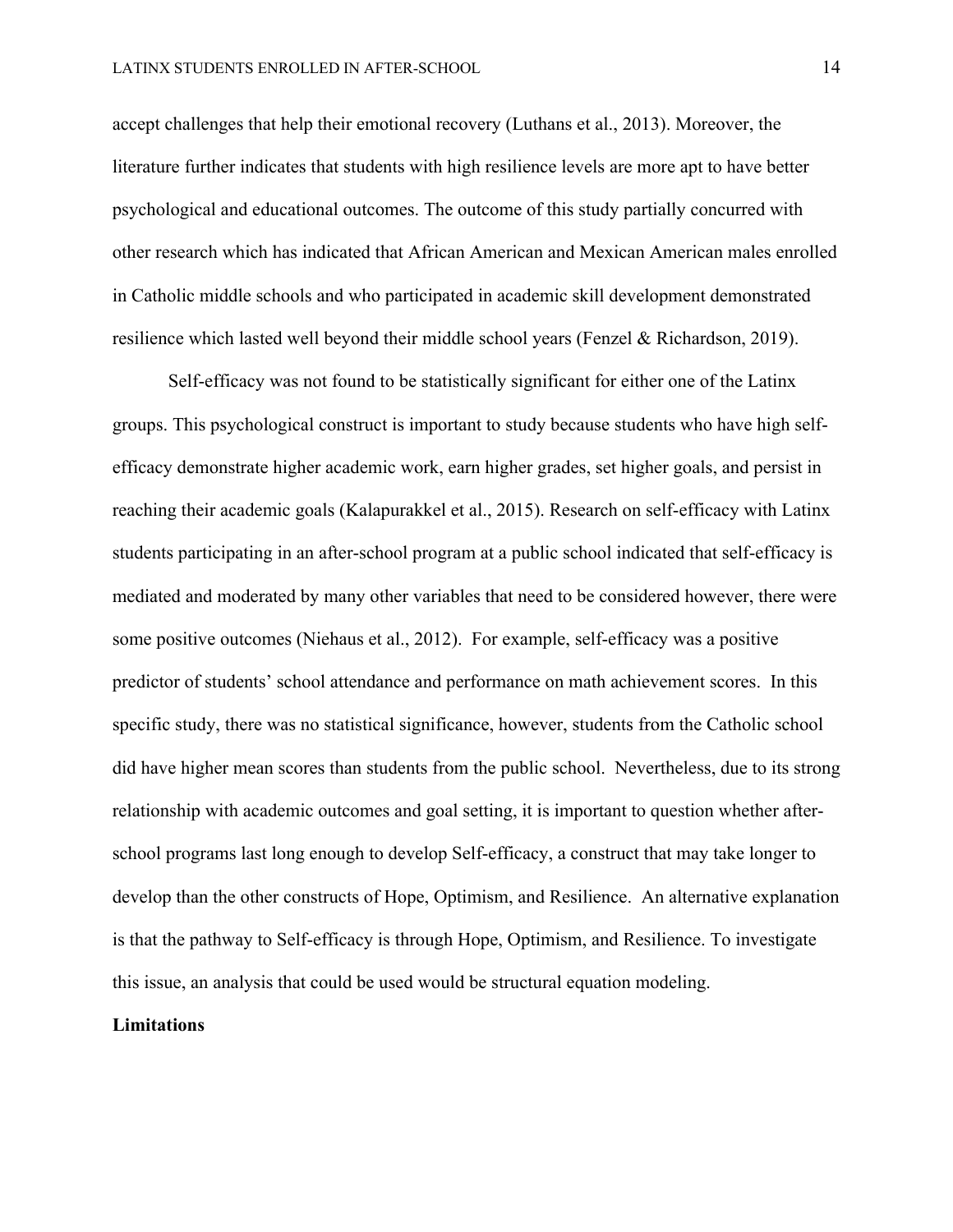The responses to this research are limited to those collected during 4-H after-school events which was a small and convenient sample, it was not an experimental design, and did not have a baseline to compare. Further, the respondents were 4-H youth in a Catholic school and public middle and high school; therefore, responses could be affected by developmental differences. Further, information later obtained from parents known to influence the child's response in a positive way was not considered when designing the PsyCap-Youth survey (Garcia et al., 2018). Moreover, in the factor analysis, the statements that loaded for the factors varied between the PsyCap questionnaire and the PsyCap-Youth questionnaire, indicating that there is a difference between how adults and youth respond to statements.

## **Implications**

The findings of this research have implications on (a) after-school programs, such as 4-H programs, (b) programs that build psychological capital in the areas of Hope, Self-Efficacy, Optimism, and Resilience, and (c) researchers interested in developing instruments that measure these constructs.

In summary, related to after-school and 4-H programs, this research has durable and potentially long-lasting implications for 4-H and similar youth development after-school programming in Texas and across the United States. The general suggestions for purposeful inclusion in culturally relevant 4-H after-school programming and other related youth programs remain specific to the development of the four psychological dimensions. Moreover, when considering instruments, the PsyCap-Youth has been validated for use in evaluating psychological dimensions of Hope, Resilience, Optimism, and Self-Efficacy with Latinx students in after-school programs.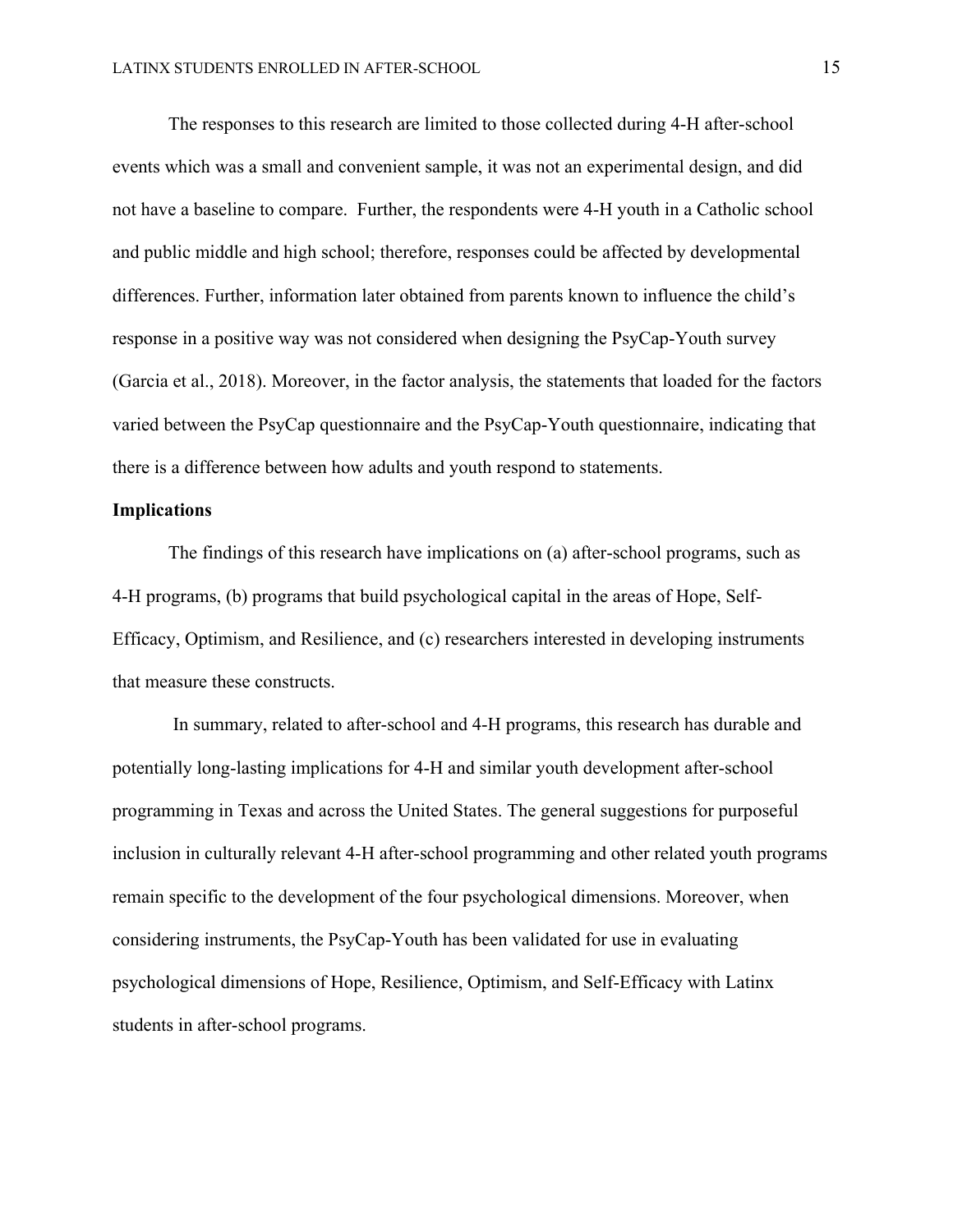## **References**

- Avolio, B. J., & Luthans, F. (2008). *The high impact leader: Moments matter in accelerating authentic leadership development.* McGraw-Hill. https://doi: 10.1036/007144130
- Bandura, A. (1986). *Social foundation of thought and action: A social cognitive theory*. Prentice Hall.
- Bandura, A. (1997). *Self-Efficacy: The exercise of control*. Freeman.
- Behnke, A. O. Kelly, C. (2011). Creating programs to help Latino youth thrive at school: The influence of Latino parent involvement programs. *Journal of Extension*, *49*(1), 1-12.
- Borjian, A. (2018). Academically successful Latino undocumented students in college: Resilience and civic engagement. *Hispanic Journal of Behavioral Sciences*, *40*(1), 22- 36. http://doi:10.1177/0739986317754299
- Ciarrochi, J., Heaven, P. C L., & Davies, F. (2007). The impact of hope, self-esteem, and attributional style on adolescents' school grades and emotional well-being: A longitudinal study. *Journal in Research Personality*, *41*(1*)*, 1161-1178. https://doi.org/10.1016/j.jrp.2007.02.001
- Conchas, G. Q., & Clark, P. A. (2002). Career academies and urban minority schooling: Forging optimism despite limited opportunity. *Journal of Education for Students Placed At Risk*, *7*(3), 287-311. https://psycnet.apa.org/doi/10.1207/S15327671ESPR0703\_1
- Curry, L. A., Snyder, C. R., Cook, D. L., Ruby, B. C., & Rehm, M. (1997). The role of hope in academic and sport achievement. *Journal of Personality and Social Psychology*, *73*, 1257-1267. https://doi.org/10.1037/0022-3514.73.6.1257
- Durlak, J. A., & Weissberg, R. P. (2007). *The impact of after-school programs that promote personal and social skills*. https://casel.org/wp-content/uploads/2016/08/PDF-1-the-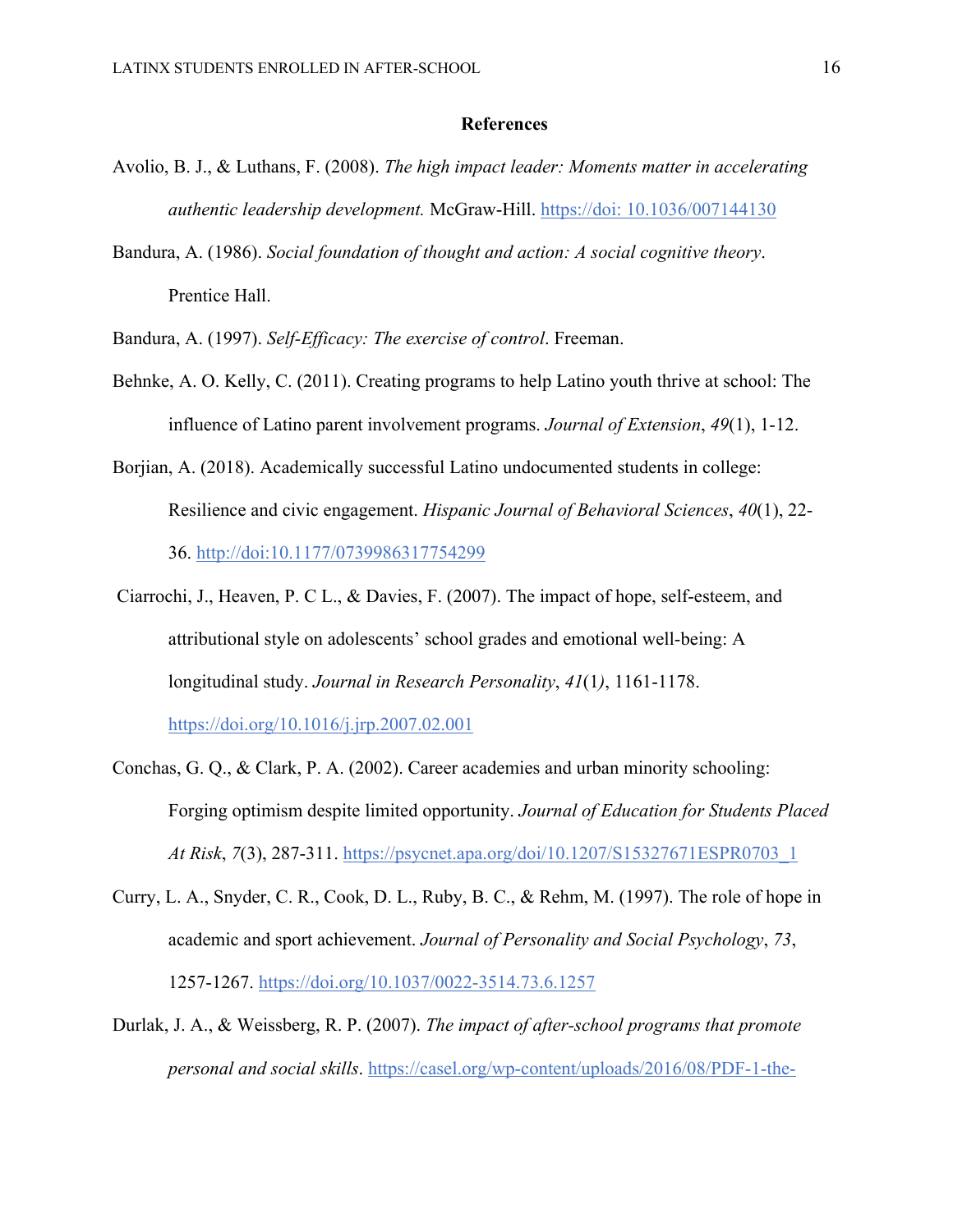impact-of-after-school-programs-that-promote-personal-and-social-skills-executivesummary.pdf

- Durlak, J. A., Weissberg, R. P., & Pachan, M. A. (2010). A meta-analysis of after-school programs that seek to promote personal and social skills in children and adolescents. *American Journal of Community Psychology*, *45*(3-4), 294-309. https://doi:10.1007/s10464-010-9300-6
- Fenzel, L. M. & Richardson, K. D. (2019). Supporting continued academic success, resilience, and agency of boys in Urban Catholic alternative middle school. *Journal of Catholic Education 22*(1), 1-23. http://dx.doi.org/10.15365/joce.2201012019
- Fleming, D. J., Lavertu, S. & Crawford, W. (2018). High school options and post-secondary student success: The Catholic school advantage. *Journal of Catholic Education, 21*(2), 1- 25. https://https://files.eric.ed.gov/fulltext/EJ1182406.pdf
- Fredericks, J. A., & Simpkins, S. D. (2012). Promoting positive youth development through organized after-school activities: Taking a closer look at participation of ethnic minority youth. *Child Development Perspectives*, 6(*3*), 280-287. https://doi.org/10.1111/j.1750- 8606.2011.00206.x
- Frey, B. B., Pedrotti, J. T., Edwards, L. M. & McDermott, D. (2004). Cognitive spirituality and hope in Catholic high school students. *Catholic Education: A Journal of Inquiry & Practice, 7*(4), 479-491. https://doi.10.15365/joce.0704052013
- Ganong, L. H. (1993). Family diversity in a youth organization. Involvement of single-parent families and step-families in 4-H. *Family Relations*, *42*, 286-292.
- Garcia, M., Carmenaty, D., Robles-Piña, R., & Piña, M. (2018). *Psychological Capital-Youth (PsyCap-Youth)*. [Unpublished].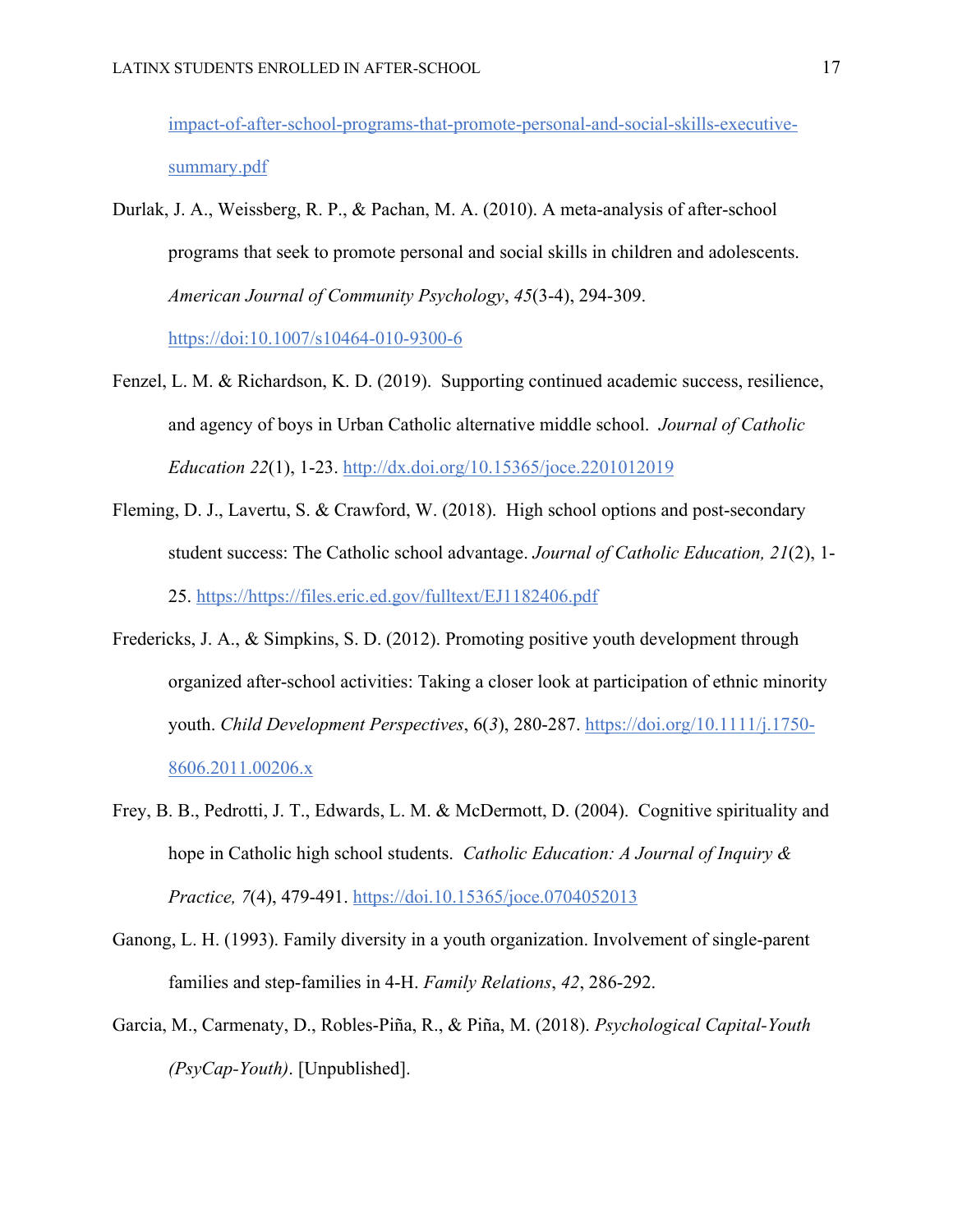- Garcia, M., Piña, M., & Dromgoole, D. (2017). Including at-risk populations in urban 4-H after school programs. *Journal of Medical Diagnostic Methods*, 6(*3*), 1-5.
- George, B. (2003). *Authentic leadership: Rediscovering the secrets to creating lasting value.* Jossey-Bass.

https://www.scirp.org/(S(vtj3fa45qm1ean45vvffcz55))/reference/ReferencesPapers.asp x?ReferenceID=1129993

- Greenleaf, R. K. (1977). *Servant leadership: A journey into the nature of legitimate power and greatness*. Paulist Press.
- Hasnain, N., Wazid, S. W., & Hasan, Z. (2014). Optimism, hope, and happiness as correlates of psychological well-being among young adult Japanese males and females. *IOSR Journal of Humanities and Social Justices* (IOSR-JHSS), 19(*2*), 44-51.

https://doi.org/10.9790/0837-19224452

- Hobbs, B. B. (2004). Latino outreach programs: Why they need to be different*. Journal of Extension*, 42(*4*), 1-4.
- Hurd, N., & Deutsch, N. (2017). SEL-focused after-school programs. *The Future of Children*, 27(*1*), 95-115. https://files.eric.ed.gov/fulltext/EJ1145092.pdf
- Kalapurakkel, S., Carpino, E. A., Lebel, A., & Simons, L. E. (2015). Pain can't stop me: Examining pain self-efficacy and acceptance as resilience processes among youth with chronic headache. Journal of Pediatric Psychology, 40(9), 926-933. https:// doi: 10.1093/jpepsy/jsu09
- Karmakar, R. (2016). Positive psychological capital and parenting styles among adolescents: Khasi and non-khasi scenario. *Romanian Journal of Applied Psychology*, *18*(2), 47-52.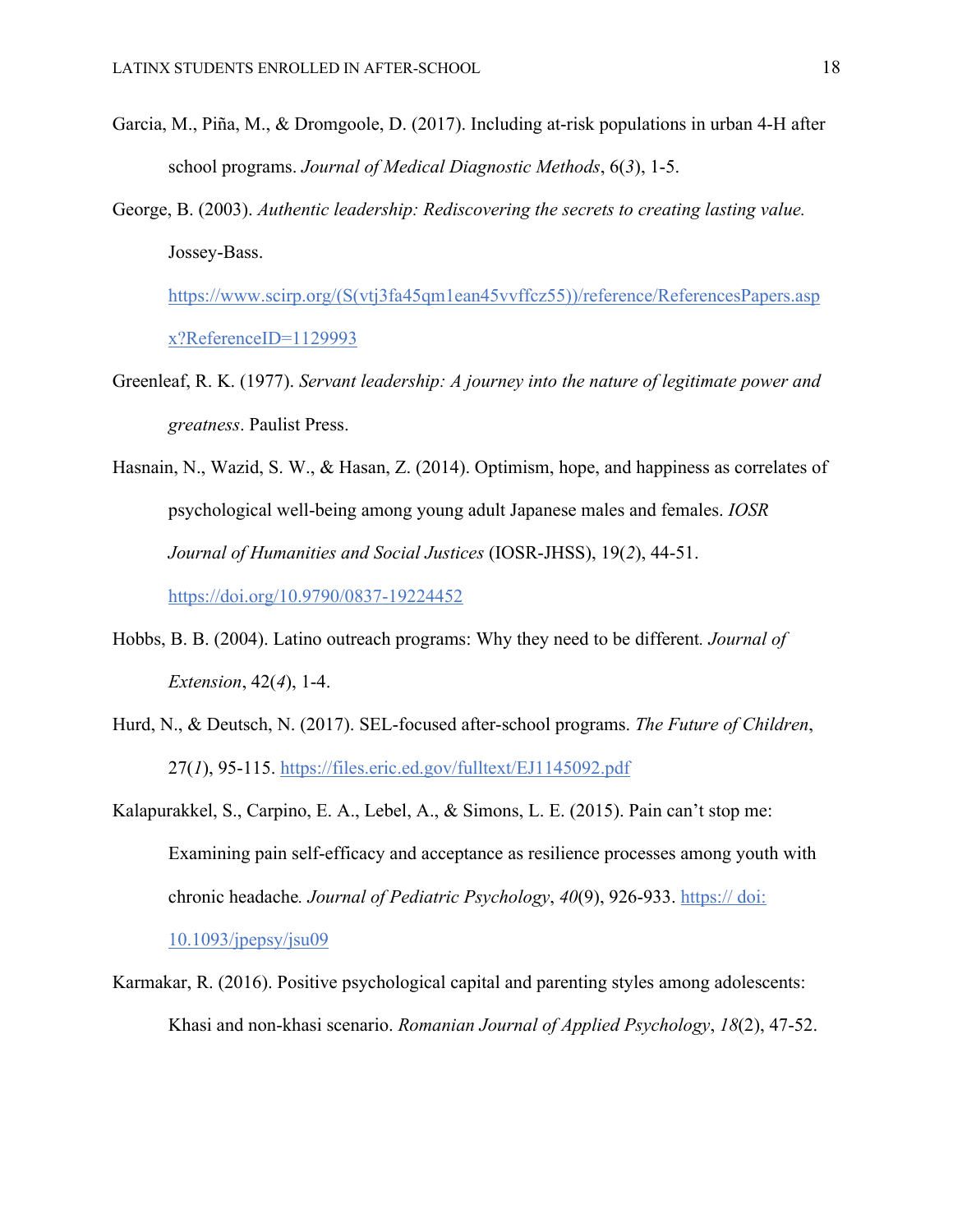https://scholar.google.com/scholar?q=karmakar+2016+positive&hl=en&as\_sdt=0&as\_v is=1&oi=scholart

- Kerrigan, W. J. (2007). Patterns of success for urban 4-H youth development in the near future. *Journal of Youth Development*, *2*(2). https://doi.org/10.5195/jyd.2007.347
- Koss-Chiono, J., & Vargas, L. (1999). *Working with Latino youth: Culture, development, and context*. Jossey-Bass Publishers. https://doi: 0.4236/jep.2014.53025
- Kouzes, J. M., & Posner, B. Z. (2002). *The leadership challenge*. Jossey-Bass Publishers. https://www.researchgate.net/profile/Barry\_Posner2/publication/242601322\_An\_Instru ctor's Guide to The Leadership Challenge/links/02e7e53b2e29405de7000000/An-Instructors-Guide-to-The-Leadership-Challenge.pdf
- Locklear, E. L. (2013). *4-H Science initiative from inception to impact: Methodologies, lessons learned, best practices and recommendations*. Noyce Foundation.
- Luthans, B. C., Luthans, K. W., & Avey, J. B. (2013). Building the leaders of tomorrow: The development of academic psychological capital*. Journal of Leadership and organizational Studies*, *21*(2), 191-199. https://doi.org/10.1177%2F1548051813517003
- Luthans, F., & Youssef, C. M. (2004). Human, social, and now positive psychological capital management: Investing in people for competitive advantage. *Organizational Dynamics*, *33*(2), 143-160. https://psycnet.apa.org/doi/10.1016/j.orgdyn.2004.01.003
- Luthans, F., Youssef, C. M., & Avolio, B. J. (2007). *Psychological capital: Developing the human competitive edge*. Oxford University Press.
- Mahoney, J. L., Parente, M. E., & Zigler, E. F. (2010). After-school program participation and children's development. Invited chapter to appear in J. Meece & J. S. Eccles (Eds),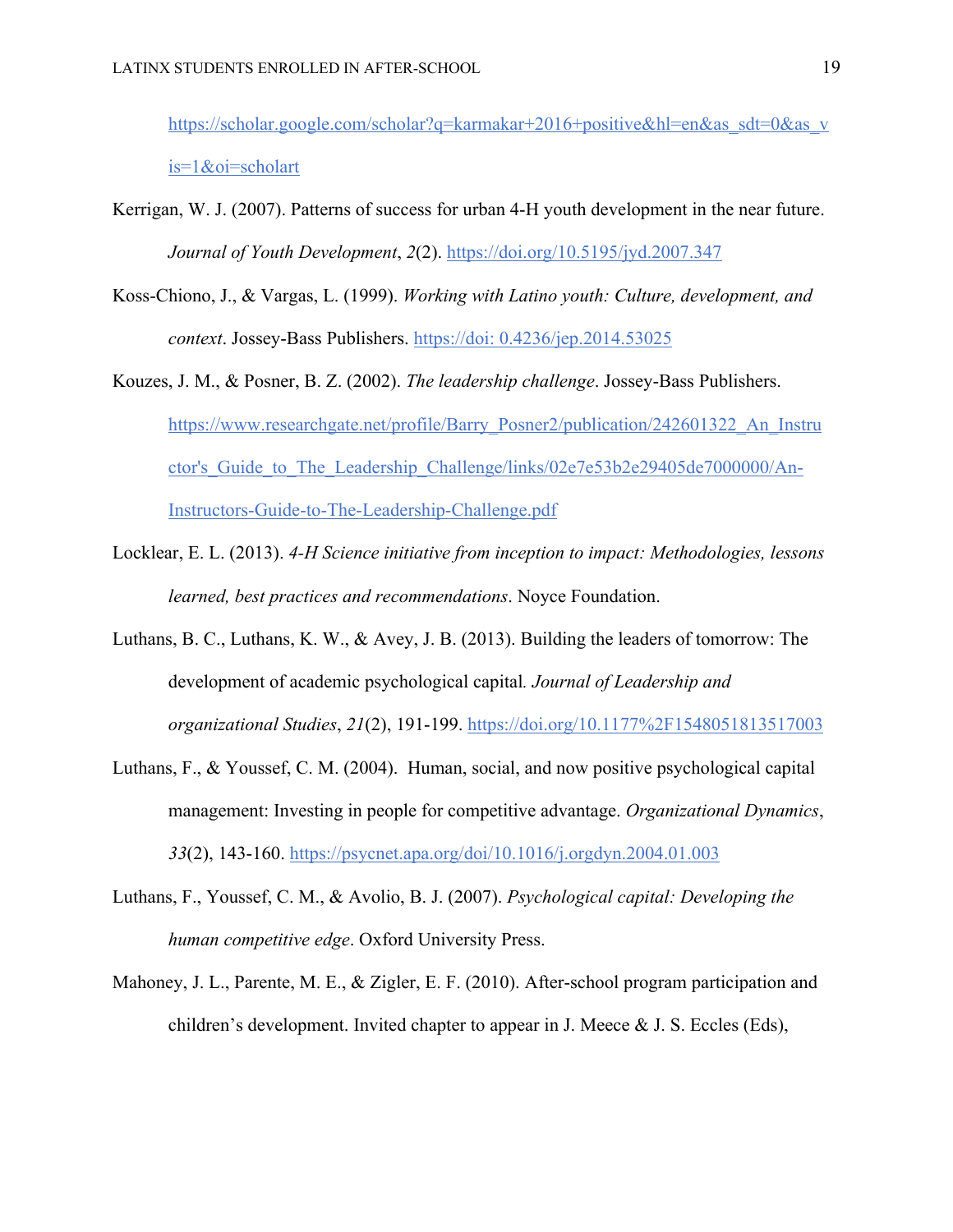*Handbook of research on schools, schooling, and human development* (pp. 379-397), Routledge.

- Martin, A. J., & Marsh, H. W. (2006). Academic resilience and its psychological and educational correlates: A construct validity approach. *Psychology in the Schools*, *43*, 267-281. https://doi:10.12691/education-2-7-5
- Masten, A. (2001). Ordinary magic: Resilience processes and development, *American Psychologist*, *56*, 227-239. https://psycnet.apa.org/doi/10.1037/0003-066X.56.3.227
- McCoy, H., & Bowen, E. A. (2015). Hope in the social environment: Factors affecting future Aspirations and school self-efficacy for you in urban environments. *Child Adolescent Social Work Journal*, *32*, 131-141. https://psycnet.apa.org/doi/10.1007/s10560-014- 0343-7
- Myers, D. G. (2002). *Social psychology, 7th ed*. McGraw-Hill Higher Education.
- National Catholic Education Association (NCEA). (2018). *Catholic schools continue to academically outperform public schools*.

https://www.ncea.org/NCEA/Proclaim/News/Press\_Releases/Catholic\_Schools\_Continue \_to\_Academically\_Outperform\_Public\_Schools.aspx

- Niehaus, K. Rudasill, K. M. & Adelson, J. L. (2012). Self-efficacy, intrinsic motivation, and academic outcomes among Latino Middle school students participating in an after-school program. *Hispanic Journal of Behavioral Sciences, 34(*1), 118-136. http://dx.doi.org.ezproxy.shsu.edu/10.1177/0739986311424275
- Nohria, N., & Kuhrana, R. (2010). *Handbook of leadership theory and practice*. Harvard Business Press.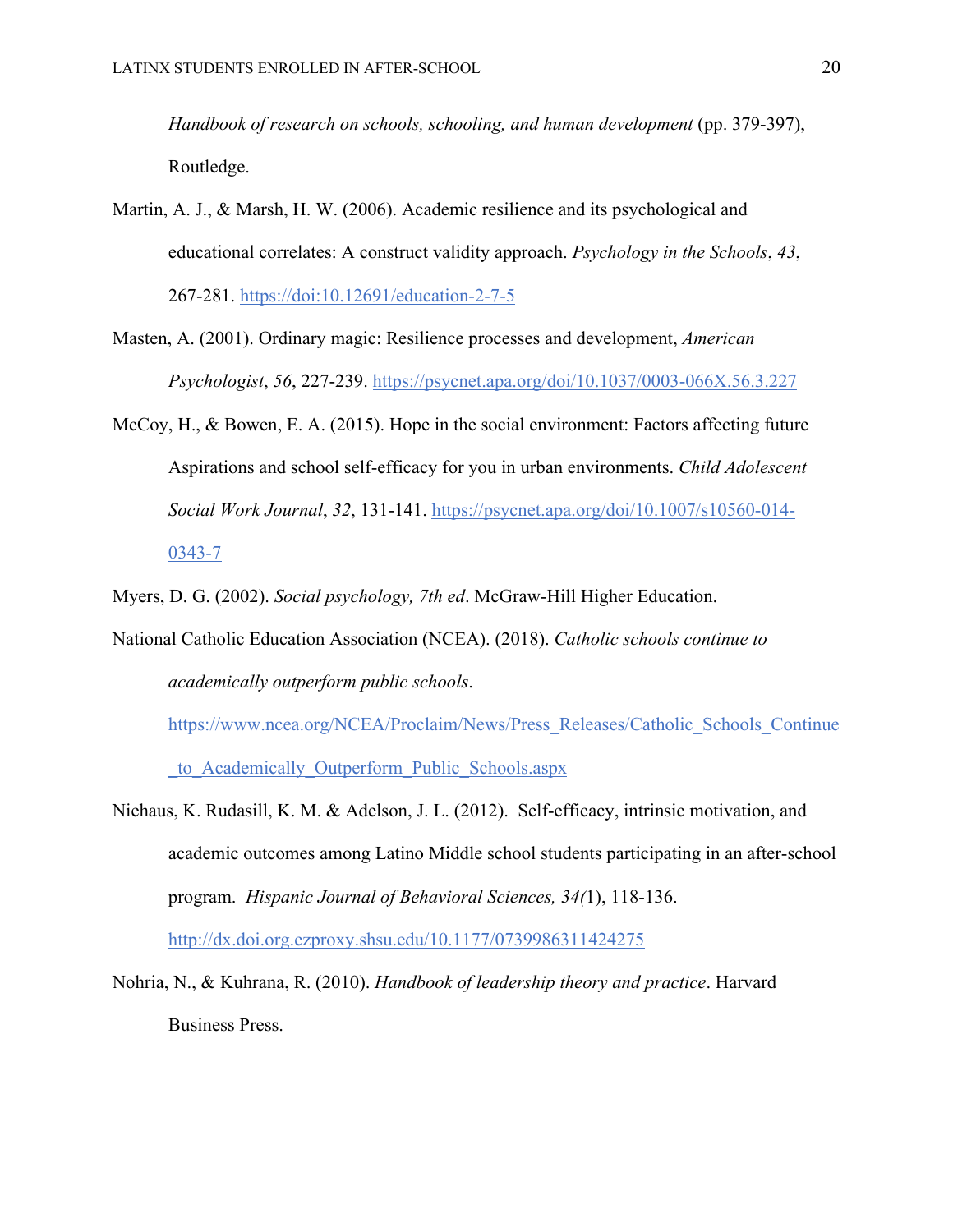- O'Sullivan, G. (2011). The relationship between hope, eustress, self-efficacy, and life satisfaction among undergraduates, *Social Indicators Research*, *101*(1), 155-172. https://doi: 10.1007/s11205-010-9662-z
- Peterson, C., & Seligman, M.E. (2004). *Character strengths and virtues*. Oxford University Press.
- Pew Research Center. (2019). *Hispanic population growth*. https://www.pewresearch.org/facttank/2019/12/13/19-striking-findings-from-2019/
- Riggs, N. R., & Greenberg, M. T. (2004). After-school youth development programs: A developmental ecological model of current research. *Clinical Child and Family Psychology Review*, *7(*3*)*, 177-190.

https://doi.org/10.1023/B:CCFP.0000045126.83678.75

- Ruthig, J. C., Perry, R. P., Hall, N. C., & Hladkyj, S. (2004). Optimism and attributional retraining: Longitudinal effects on academic achievement, test anxiety, and voluntary course withdrawal in college students. *Journal of Applied Social Psychology*, *34*, 709- 730. https://psycnet.apa.org/doi/10.1111/j.1559-1816.2004.tb02566.x
- Smith, C., & Hohmann, C. (2005). *The Youth Program Quality Assessment Validation Study: Findings for Instrument Validation*. Ypsilanti, MI: High/Scope Educational Research Foundation. https://doi 10.13140/RG.2.2.18986.31686
- Snyder, C. R. (2002). Hope theory: Rainbows in the minds*. Psychological Inquiry*, *13*, 249-275. https://doi10.1207/S15327965PLI1304\_01
- Solberg, N. L., Evans, D. R., & Swgerstrom, S. C. (2009). Optimism and college retention: Mediation by motivation, performance, and adjustment. *Journal of Applied Social Psychology*, *39*, 1887-1912.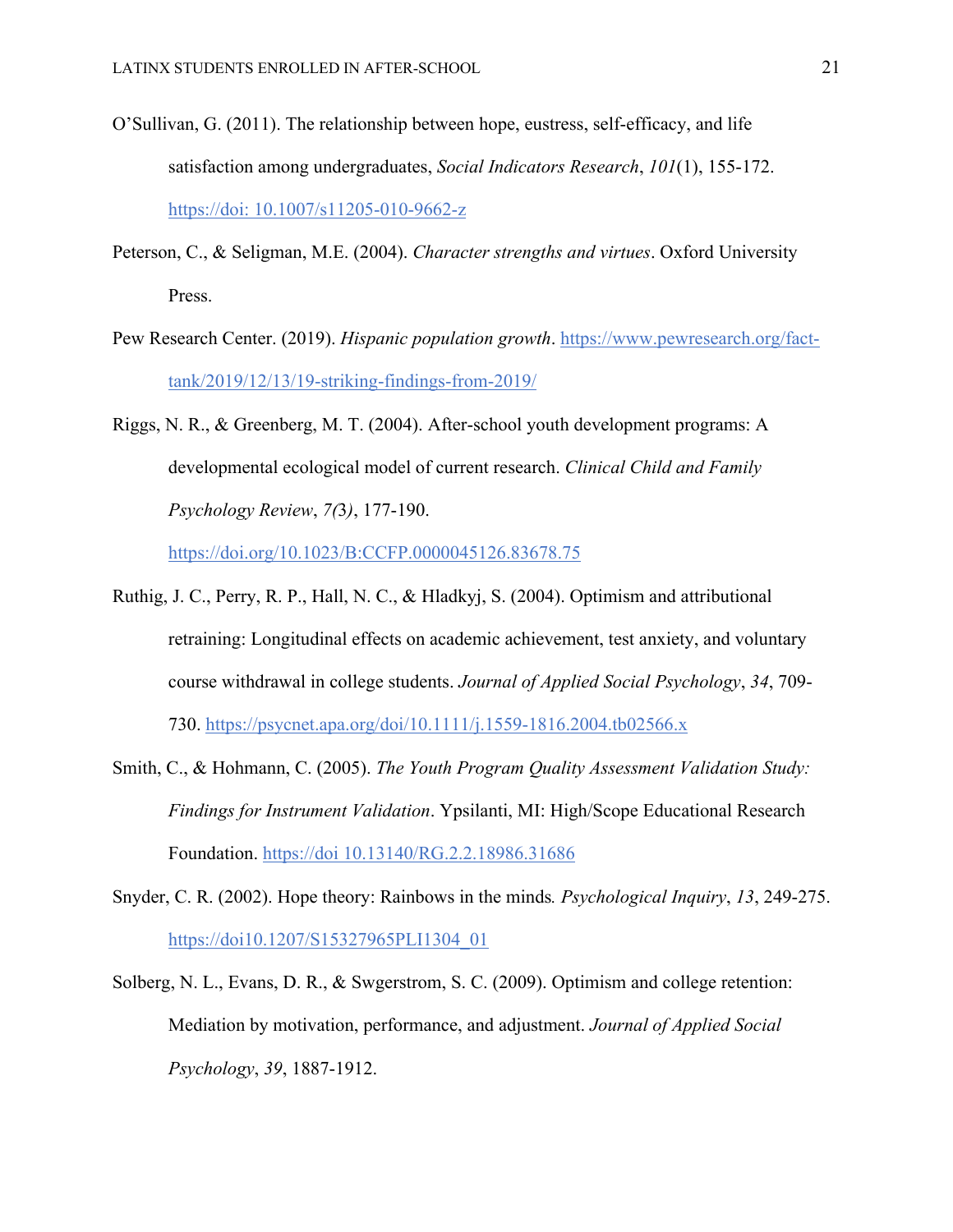https://www.researchgate.net/deref/http%3A%2F%2Fdx.doi.org%2F10.1111%2Fj.1559 -1816.2009.00508.x

Stevens, T., Morash, M., & Park, S. (2011). Late-adolescent delinquency: Risks and resilience for girls differing in risk at the start of adolescence. *Youth & Society*, *43*(4), 1433-1458. https://doi.org/10.1177%2F0044118X10386078

 Stoecker, J. (1999). Optimism and grade expectations. *Psychological Reports*, *84*, 873-879. https://doi.org/10.2466%2Fpr0.1999.84.3.873

Texas 4-H Youth Development Foundation. (2018). *Texas A&M AgriLife Extension 2017-2018 Texas 4-H annual report*. http://texas4-h.tamu.edu/wp-

content/uploads/2017\_18AnnualReport.pdf

Texas Education Agency. (2018-2019). *TAKS statewide reports for all students-glossary of columns*.

https://tea.texas.gov/Reports\_and\_Data/Student\_Data/Discipline\_Data\_Products/TAKS Statewide Reports for All Students- Glossary of Columns

- Theokas, C. Phelps, E, & Lerner, R. (2006). Cacophony and change in youth after school activities from the 4-H study of positive youth development. *Journal of Youth Development*, *1*(1), 1-10. https://doi.org/10.5195/jyd.2006.394
- Valentine, J. C., DuBoise, D. L., & Cooper, H. (2004). The relationship between self-beliefs and academic achievement: A meta-analytic review. *Educational Psychologist*, *39*, 111-133. https://doi.org/10.1207/s15326985ep3902\_3
- Wilson, W. J. (2010). Why both social structure and culture matter in a holistic analysis of innercity poverty. *The Annals of the American Academy of Political and Social Science*, *629*(1), 220–219. https://doi.org/10.1177%2F0002716209357403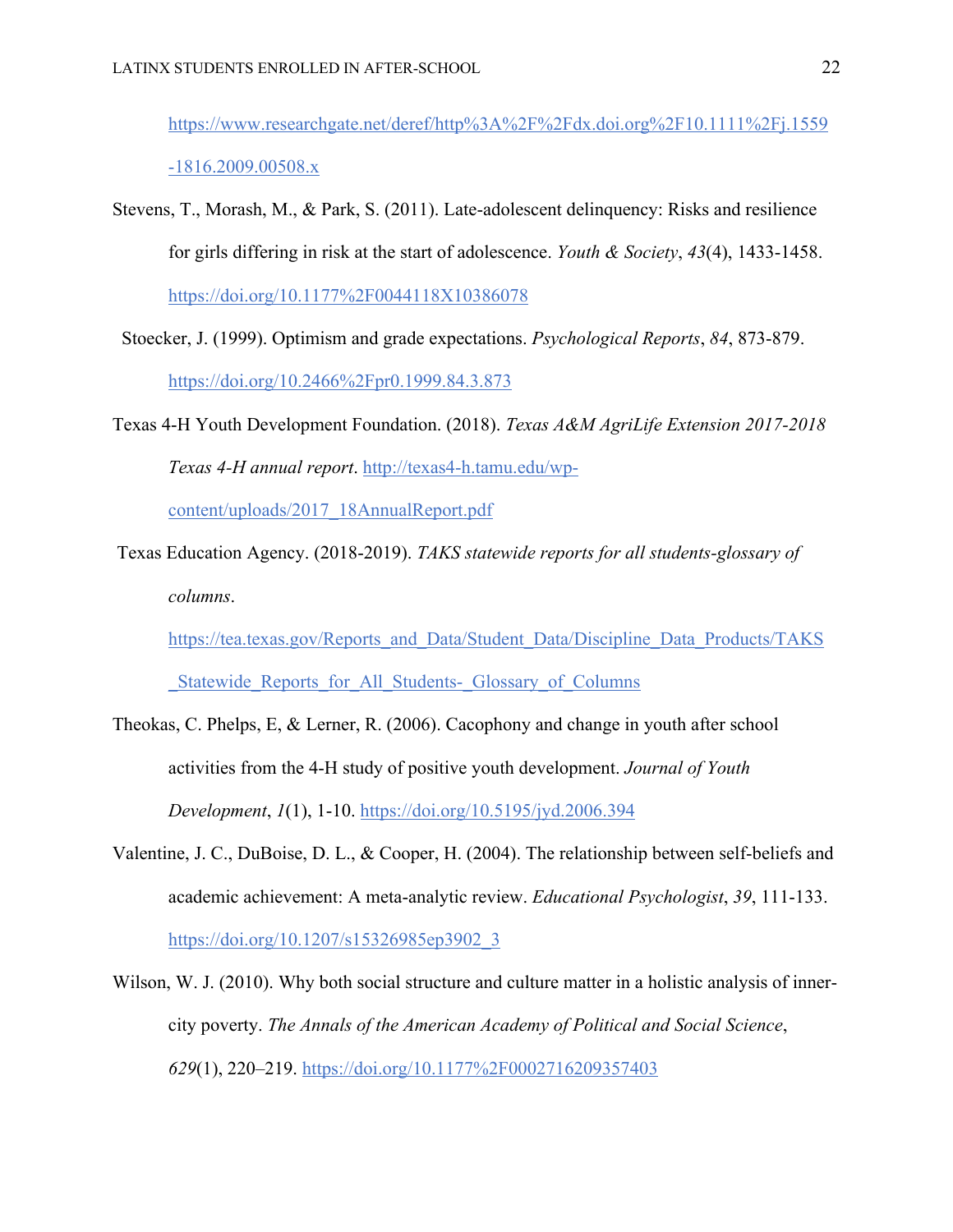Wisner, M. D. (2011). Psychological strengths as predictors of effective student leadership.

*Christian Higher Education*, *10(*3-4*)*, 353-375.

http://www.informaworld.com/openurl?genre=article&id=doi:10.1080/15363759.2011.5

76223